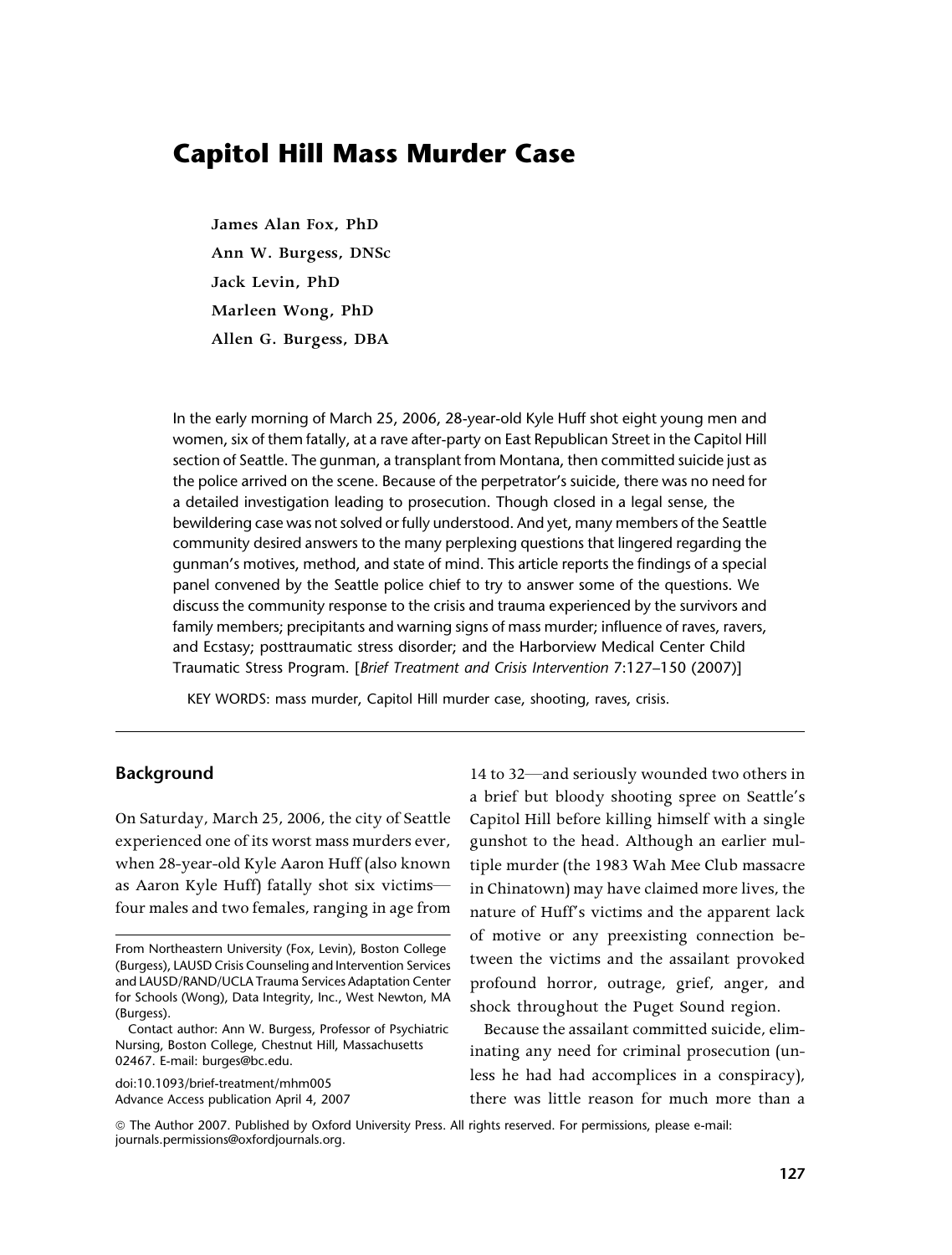cursory investigation into the nature and scope of the shooting spree. In the days following the episode, the police learned much about the events (because there were more than a dozen witnesses to the shooting), but surprisingly little about the assailant—except that he was an unemployed loner who was relatively new to the area and resided in virtual obscurity with his identical twin brother in an apartment in the Northgate section of the city.

In a legal sense, once any culpability beyond Kyle Huff was ruled out, the case was closed. Yet, for many who were connected intimately or indirectly to the tragedy, the case was far from solved. Unresolved were such questions as

- Why did Kyle Huff commit the act?
- Was Huff mentally impaired, and could the rampage have been anticipated and prevented?
- Why did Huff commit the crime where he did, given no apparent prior relationship to the victims?
- Was the episode totally random in scope, or did Huff somehow target the victims?
- Was the murder spree to any extent premeditated, or was there something that occurred during the evening that precipitated Huff's rage?

For the healing process to proceed, it was important to make some sense of the seemingly senseless carnage, to derive answers or at least plausible theories about these and other questions surrounding motive, causation, prevention, and response. Because there were, of course, many other cases to occupy the detectives in the homicide unit and because the phenomenon of mass murder (as distinct from more routine homicides motivated by profit or interpersonal conflict) is rather unfamiliar even to experienced police investigators, Chief Gil Kerlikowske of the Seattle Police Department (SPD) decided to recruit a special panel to undertake an in-depth analysis of the crime and

the perpetrator. This article is the result of the panel's investigation.

#### Methods

One of us (Fox) visited the crime scene and other important locations, met with police, and reviewed the evidence gathered by several detectives in the homicide unit. Fox also met with a number of witnesses to the shootings and other individuals who had information pertinent to the events surrounding the massacre. In addition, he ventured to Whitefish and Kalispell, Montana, the community in which the assailant was raised and spent most of his life (except for the few years in Seattle). Fox talked with Huff's family, friends, and co-workers, as well as the police and school officials.

It is both interesting and important to note the rather different response from residents of Seattle and those in Montana. Very few in Seattle knew Kyle Huff, except those who met him casually through his sporadic employment, in his apartment complex, or at various bars and clubs that he frequented. To Seattleans, for the most part, Kyle Huff was almost exclusively defined by his horrible act of March 25. For so many in Seattle, the big questions were what kind of person could have carried out such a senseless crime and why.

In Montana, by contrast, the Seattle Capitol Hill shooting is, in a sense, far more distant than the hundreds of miles that separate the two communities; it is a different world and, more importantly, a different side to Kyle Huff. The consensus view around Huff's hometown is that the shooting was completely uncharacteristic of him. They would prefer to move on without a full understanding of the crime; they would rather focus on the Kyle Huff they knew, the man they cared for who left for Seattle in January 2006 never to return.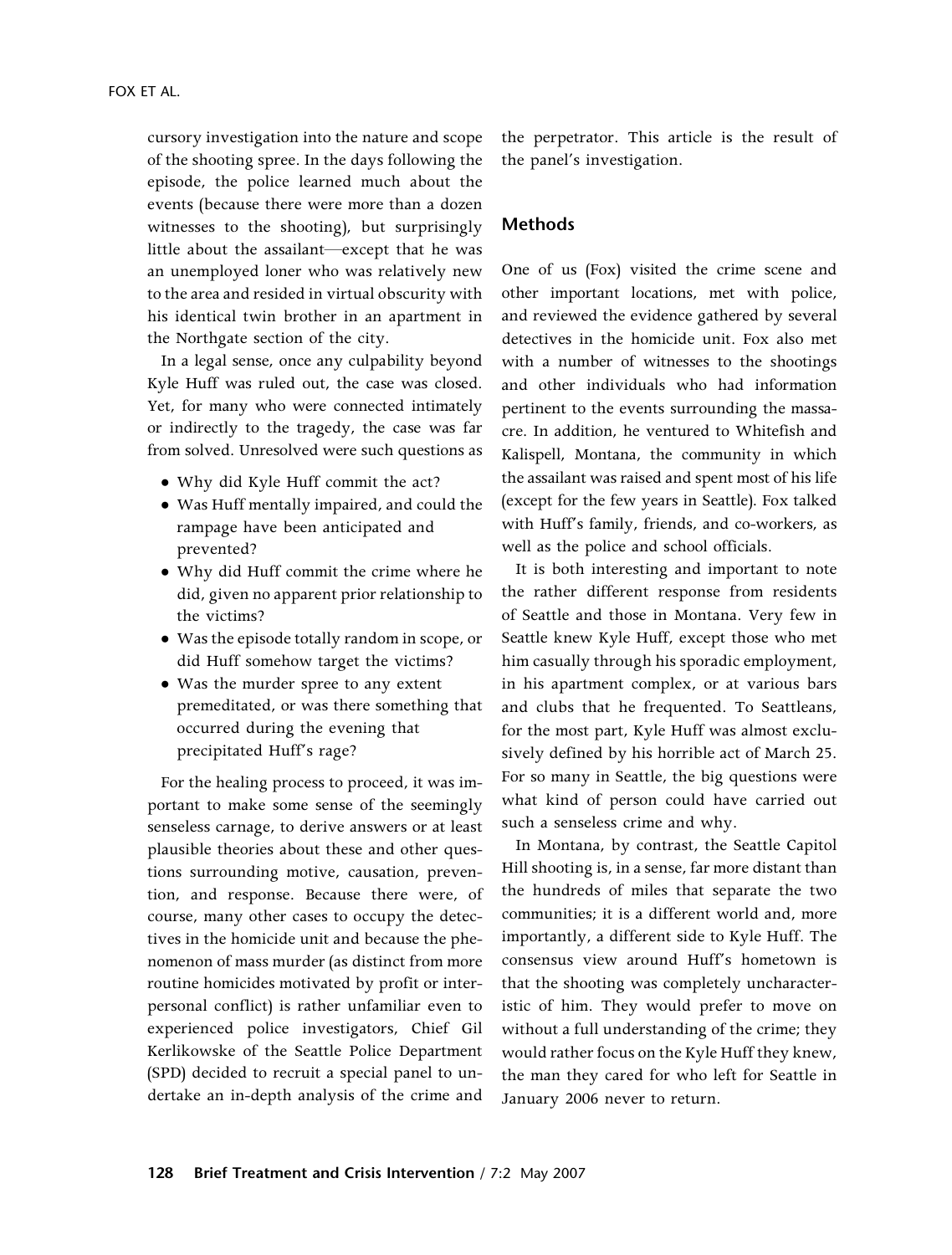Understandably, many people—witnesses and others with relevant information—were reticent to talk, either because they did not want to revisit painful experiences or out of concern for being blamed, if not sued, for their role in the tragic outcome. After initial guardedness or defensiveness, most, however, did eventually decide to speak openly about what they knew or had observed.

Finally, Dr. Fox worked collaboratively with the other members of the panel in discussing evidence, interpretations, and ideas. Several meetings and countless telephone conversations and e-mail exchanges were extremely helpful in finalizing this panel report.

# The Setting

#### 2112 East Republican

The bluish-gray, aluminum-sided house with a nothing-sized yard that stands at 2112 East Republican Street was well known in and around Seattle's Capitol Hill section of Seattle, even before it became infamous. Its 20-somethingyear-old residents—Ian Gill, Jesiah Martin, Jeremy Martin, Anthony Moulton, and Marc Verebely—plus their 32-year-old ''house mother'' Sorellio Saterne (aka April Dorsey) were familiar faces at techno-music parties and coffee houses from Capitol Hill to Ballard.

It was more than just the music and performance activities of the residents (some of whom were nicknamed ''The Clowns'' for the way they liked to dress and act at various parties) that were well known around town; the residence itself was a frequent party spot for a young crowd, as young as the early teens. Even though they may never have reported their concerns to the police, some neighbors were fed up with the noise, the youthful (and sometimes drug inspired) antics, and the stream of cars that often clogged the street and blocked

driveways. Yet few in the neighborhood believed there was any reason for alarm, viewing the house as a safe haven for kids—street-wise drifters and suburbanites alike—to crash after late night raves and other events.

The final East Republican party would have a lasting impression on the lives of many people, near and far. Typical of the ''after hours'' rave timetable, the fateful night began late on Friday evening, March 24. House resident Jesiah Martin was enlisted to ''do sound'' for a rave party, with a zombie-oriented theme of ''Better Off Undead'' to be held at the Shack, part of the multipurpose Seattle Capitol Hill Arts Center on 12th Avenue. The other house members (except for Sorellio, who was too tired to join her friends and stayed elsewhere that entire evening) and several of their friends went along to the rave, which was open to both adults and teens.

The rave had originally been scheduled for Studio Seven on South Wharton Street, but was moved at the last minute to the Shack. Security at the event was quite sufficient to handle the crowd of several hundred. And if any problems were to arise, the East Precinct SPD station was just a block away, and the police vehicle lot was virtually across the street. Still, other than illicit drug use (primarily Ecstasy), raves were generally not known for rowdiness or violence, despite impressions by some to the contrary. The Shack served alcohol to those with proper ID, but the bar closed a bit early that night for lack of demand within the predominantly young crowd of ravers.

The event drew a diverse crowd, including core members of the local rave community, weekend ravers from various places around the area, plus a few interlopers. Most dressed in costume for the zombie theme and wore fake blood; most lost themselves and their inhibitions in the loud, thumping electronic music spun by the DJs and the communal atmosphere.

Part of the evening plan for the East Republican boys was to invite as many people as possible to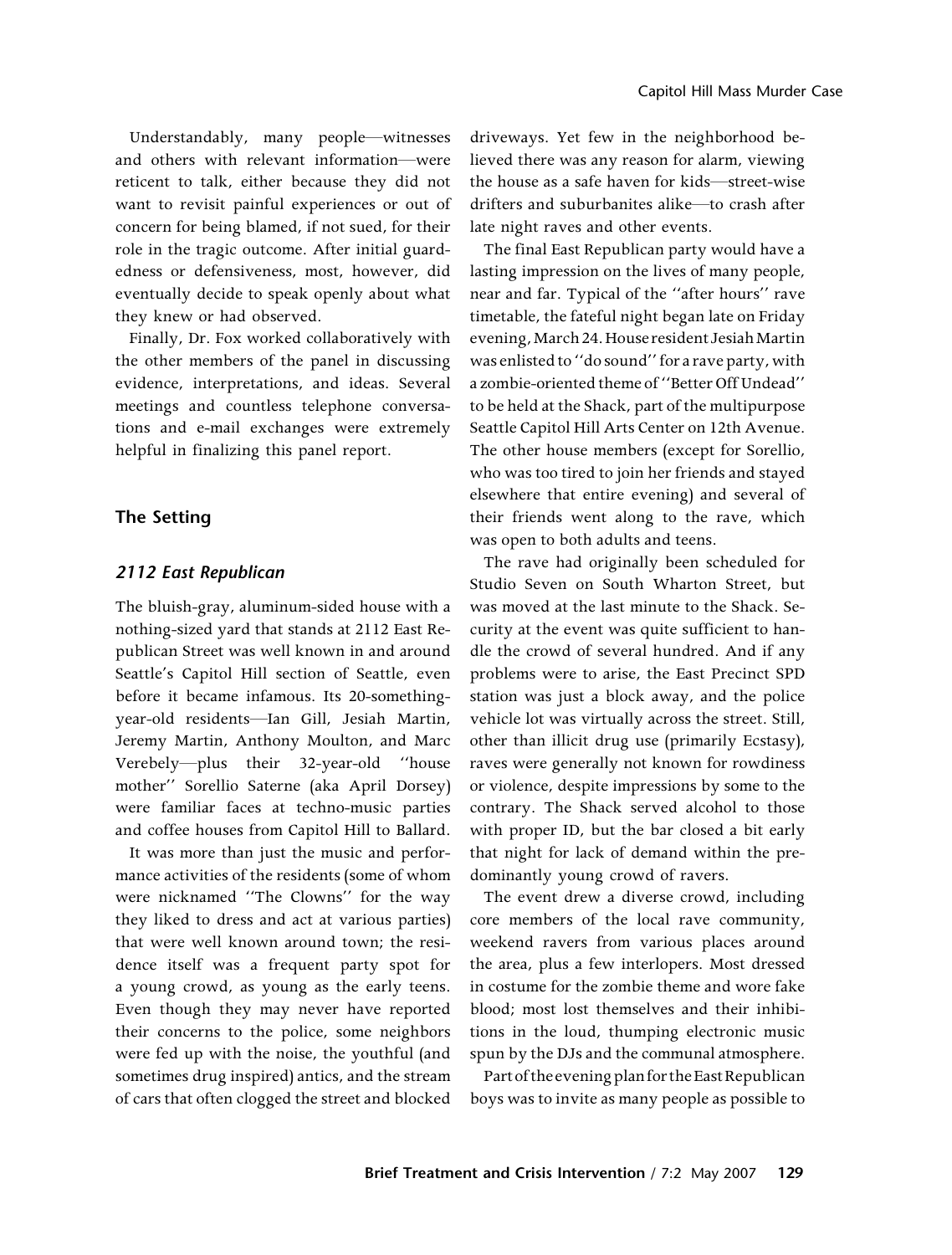an after-party back at their house. By virtue of the disconnect between the closing time of rave events (4:00 a.m., after which heightened insurance-related costswould apply) and the7:00 a.m. start time of weekend bus service (a change from 24-hr service available years ago before budgets cuts), it was commonplace for ravers to seek out after-parties to spend the hours until they could secure public or private transportation home or to wait out the Ecstasy crash.

But the guys from East Republicanwere particularly eager to have a good turnout on that particular morning. A week earlier, they had staged a party at a warehouse down the street from the Shack, an event that was closed down by the police because of inadequate licensing. During the bust, the police had confiscated the hundreds of dollarsin entrance fees and the unopened kegs of beer. So Moulton and his housemates decided to invite people over to use up the opened kegs before the beerwent flat and recoup some money by requesting donations at the door.

Among the hundreds enjoying the music, freestyle dancing, and uninhibited atmosphere at the ''Better Off Undead'' rave, one person made an impression if only by his lack of participation. For reasons that went beyond his  $6'5''$ stature, Kyle Huff stood out from the crowd. He looked, dressed, acted, and talked differently from everyone else. Huff was ''sketchy,'' as Moulton told the police, meaning that he did not fit in, and he gave off ''bad vibes.'' Nevertheless, he seemed to be someone who might welcome somewhere to go afterward, and perhaps appreciate a more intimate environment, so he was invited to the after-party.

A change of scenery really made no difference at all to Huff's demeanor. He did not fit in any better at the East Republican after-party than he had at the rave. Several in attendance attempted to make small talk and engage him in conversation, but no one connected to the stranger who seemed content, or at least comfortable, standing off by himself.

# NOW

At dawn, the after-party was beginning to wind down. The crowd that had at one point been as large as 50 or more was dwindling fast. Those who were not asleep on the couches, beds, or the floor were preparing to leave. Kyle Huff left too, although no one noticed his departure.

Evidence suggests that Huff left the afterparty shortly before 7:00 a.m. and walked to his truck that was parked around the block. He gathered weapons and ammunition from the black Dodge pickup, leaving additional weaponry and ammunition behind. Walking back through the quiet neighborhood, he paused three times to spray paint the word ''NOW'' on the sidewalk. His announcement may have derived from a frequent ''now, now, now, now'' refrain in the song ''I Want To Know Now,'' by Nirvana, a Seattle-based alternative-rock group, which was one of his favorites.

Huff returned to the 2112 East Republican address armed with a Winchester Defender pump action 12-gauge shotgun and a Ruger P-94 handgun and wearing two bandoliers full of shotgun ammunition. He also wore a holster on his right side along with a holder for two extra ammunition magazines for the handgun. On his left side, Huff carried a tactical ammunition pouch filled with AR-15 ammunition, even though he had left the AR-15 rifle inside his truck.

Approaching the front porch, Huff shot victims Christopher Williamson and Melissa Moore with both weapons. He also shot Jeremy Martin in the chest, but Martin managed to fall through the front doorway screaming, ''I've been shot.'' Witnesses recalled seeing smoke raise from gunshot holes in his chest, injuries so severe that Martin died hours later at Harborview Medical Center.

Inside the house, Marc Verebely and others tried to push shut and bar the front door from the gunman. The door's path, however, was blocked by the legs of Mellissa Moore's lifeless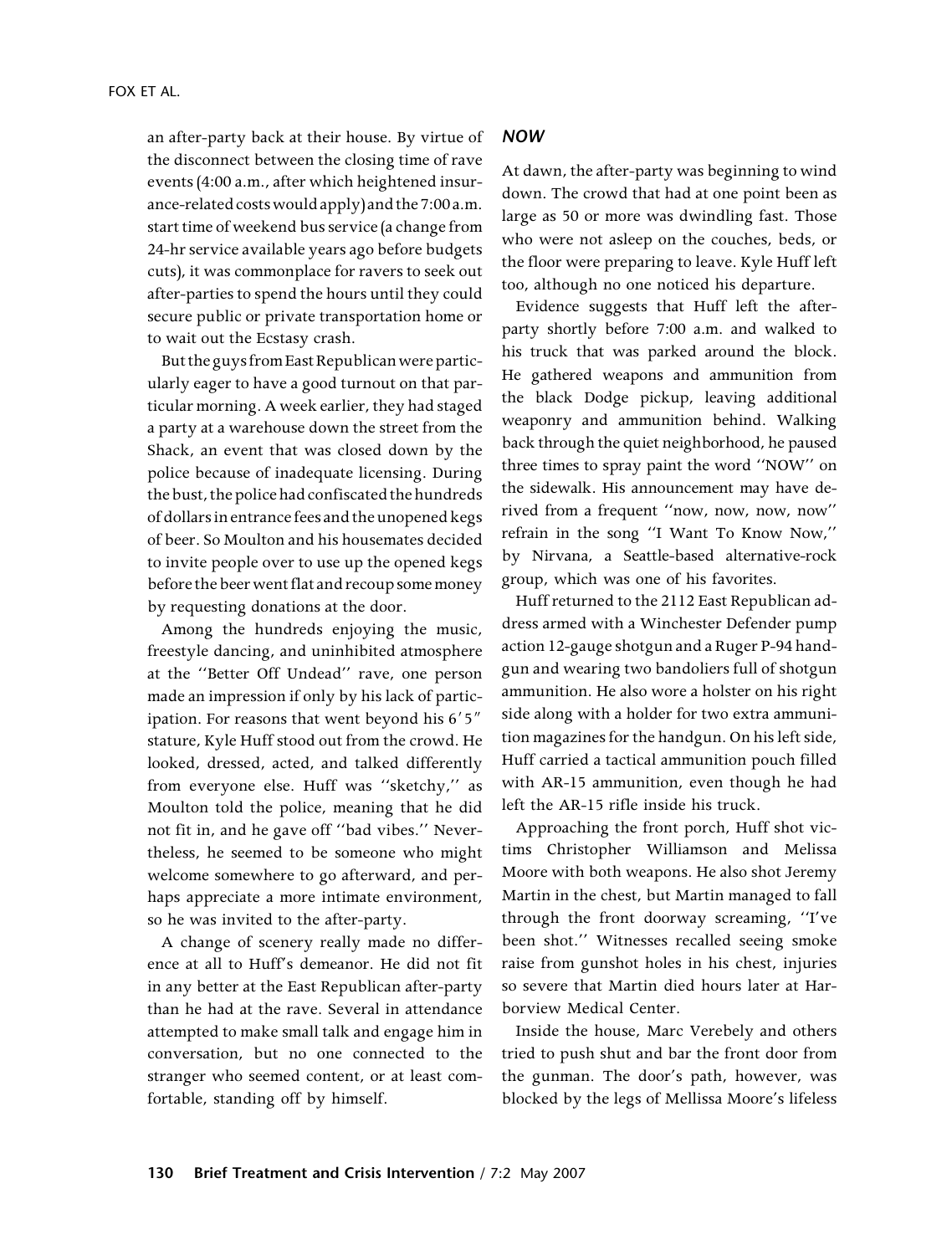body. Huff then shoved open the door, sending Marc Verebely backward onto the couch. Huff calmly stepped over the bodies and through the doorway into the crowded living room. While survivors Tristiana Vincent and Jessica Ritland hid behind the couch, the assailant fatally shot Justin Schwartz, Jason Travers, and Suzanne Thorne. Huff also shot two others, both of whom survived. Huff aimed his gun squarely at Verebely, twice pulling the trigger, but the gun dry-fired and failed.

With people screaming and running frantically through the back door in the kitchen, Huff proceeded deliberately upstairs announcing ''I've got enough ammunition for everyone.'' At the top of the steps, the gunman shot twice through the locked bathroom door, putting two large holes in the wooden door. Gary Will and Alissa Dunn, who had been chatting about their relationship while she reapplied her makeup when the shooting erupted, hid in the corner far away from the door. Huff moved on without pursuing the couple inside.

Huff discarded one of his bandoliers in the upstairs hallway and then returned downstairs and walked toward the first-floor back bedrooms. Huff peered into the rooms and likely saw Chavon Howe hiding behind a couch in Jesiah's bedroom and Erin Katchuk sleeping in Jeremy's bedroom across the hall. For some reason, Huff chose not to pursue them either.

The gunman then proceeded down the basement stairs, although he did not fire his weapons. He could have easily located others, including Anthony Moulton, Johnny Dixon, Syid Fudedin, and Oliver Bragg, hiding behind furniture and divider walls. It was as if he had lost interest in shooting any more, or it was just too much effort. It may be that whatever satisfaction he had hoped to derive from the shooting spree was not forthcoming or had been satiated.

Huff stepped back through the front door toward the sidewalk. It is unclear what his next

move would have been if he had not encountered a police officer when he got outside. He had the AR-15 assault weapon back in his truck, as well as plastic ties often used by police to cuff suspects. He also had two cans of gasoline that could have served either for arson or for a getaway, if they were in fact at all part of his plan of attack.

#### Responding to the Community Crisis Call

Around 7:03 a.m. on March 25, dispatchers began receiving a stream of calls with reports of several shots being fired at 2112 East Republican Street. The 911 emergency switchboard received no fewer than 17 calls from an assortment of neighbors as well as from several people inside the house who whispered for help using their cell phones.

Officer Steve Leonard, a veteran of the SPD with prior experience in responding to episodes of multiple shooting, was first to arrive on the scene, at approximately 7:05 a.m. Officer Leonard had been patrolling near the area and had actually heard the gunfire. Receiving a call from dispatch about the shootings, he arrived moments after the massacre started.

Office Leonard first saw a wounded victim stumble out of the west side of the house and fall in front of the driveway. At the same time, Kyle Huff approached Leonard, who immediately ordered the gunman to drop his weapon. Before Leonard's command was even finished, Kyle opened his mouth, inserted his shotgun (his long arms permitting what for others might be impossible), and, without hesitation, pulled the trigger.

Leonard and other officers who responded to the call found six bodies (two female victims, three male victims, and the suspect) located within the crime scene. Kyle Huff's body lay on his back on the cement pathway to the front-porch steps and just a few feet from the top of the cement steps to the street. He was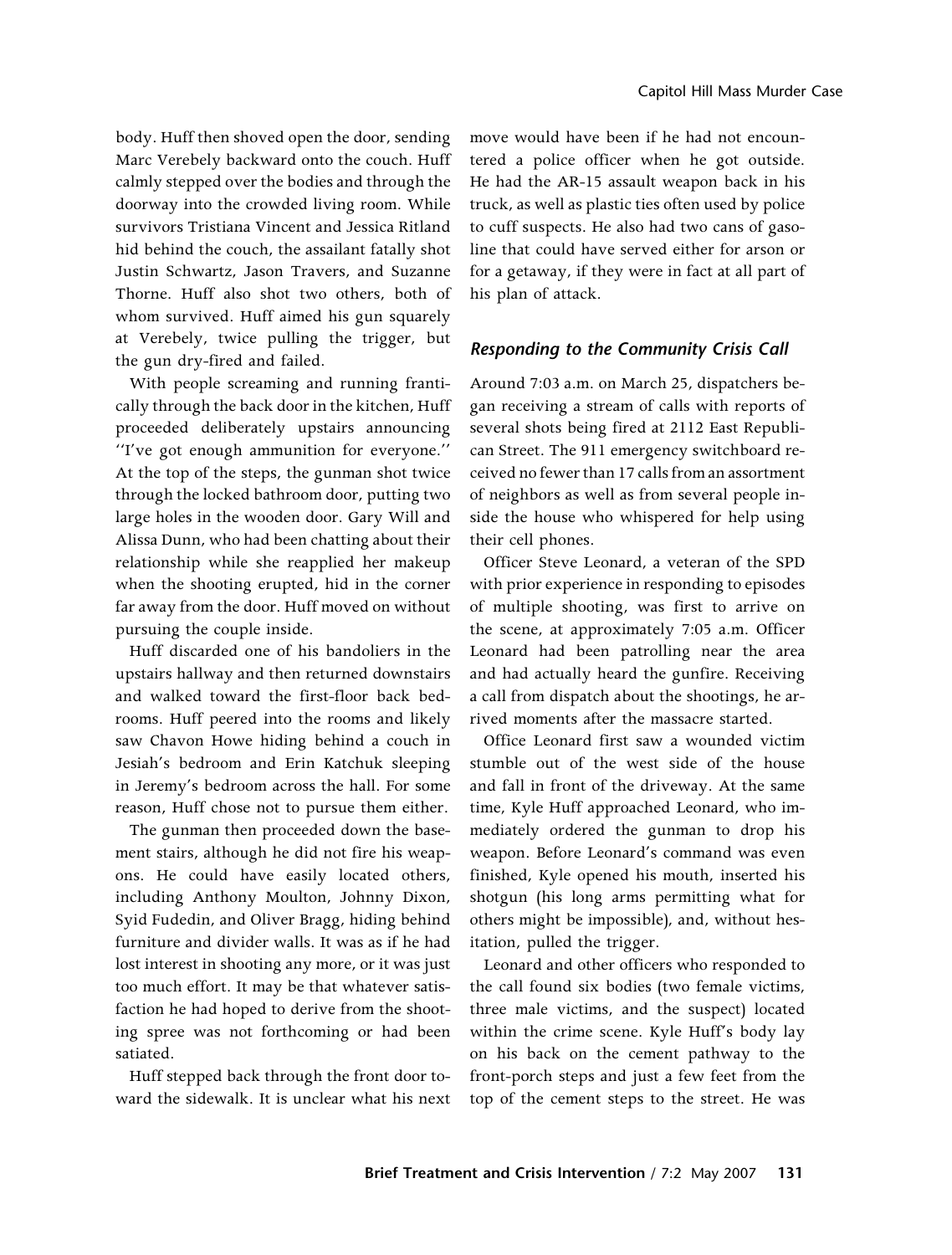dressed in a dark long-sleeved sweatshirt, tan pants, and black combat style boots. He still had one bandolier with six shotgun rounds in it.

The bodies of victims 1 and 2 lay outside the house, while victims 3, 4, and 5 were discovered inside the residence. The sixth victim died at the hospital.

- Victim 1: 21-year-old Christopher M. Williamson (Caucasian/male, DOB November 27, 1984) died from gunshot wounds to the chest and head.
- Victim 2: 14-year-old Melissa L. Moore (Asian/female, DOB June 4, 1991) died from a gunshot wound to her chest and a gunshot wound to her head.
- Victim 3: 22-year-old Justin Schwartz (Alaska Native/male, DOB April 28, 1983) died from a shotgun wound to his torso and a gunshot wound to his neck.
- Victim 4: 32-year-old Jason Travers (Caucasian/male, DOB July 22, 1973) died from a gunshot wound to the head.
- Victim 5: 15-year-old Suzanne M. Thorne (Caucasian/female, DOB June 1, 1990) died from a gunshot wound to the head.
- Victim 6: 26-year-old Jeremy R. Martin (Caucasian/male, DOB October 22, 1979) was transferred to Harborview Medical Center where he later died from a gunshot wound to his chest.
- Two other gunshot victims (names withheld) survived their injuries.

In addition to the bodies of those shot in the assault, the police rounded up several frightened yet unharmed men and women from various hiding spaces, in closets and behind furniture. One survivor slept through the entire ordeal and was awoken by rescuers with news of what had transpired. Of immediate concern was to assist the wounded, identify the dead, and escort the others out of the house and to the police station to take their statements.

Detectives recovered eight fired shotgun shells and five fired handgun casings, suggesting that Huff fired his shotgun at least eight times, not including his final shot, and his handgun at least five times. Unfired ammunition (both shotgun shells and cartridges) was found throughout the scene.

#### Responding to Crisis and Tragedy

The process of recovery and investigation would take weeks, if not months. Although survivors and families were generally appreciative of the treatment and support from the police investigators and the victim/witness staff, issues and concerns did surface that should be examined.

The immediate aftermath of the East Republican Street shooting was chaotic. Survivors were escorted through the front door of the house, past bodies of their friends and that of the assailant, even though evacuation through the back door may have been less traumatic.

Those survivors not needing extensive medical treatment were transported to the police headquarters for questioning. The police brought in a crew of paramedics, clothing for those needing it, and large quantities of food and water. A better response plan may have included seeking a Seattle hotel to serve as a temporary and more comfortable shelter for survivors and their families to rest and recount the ordeal.

Families who had learned of the shooting spree through the media arrived on the scene, frantic to determine if their sons or daughters were there and were okay. Other family members did not hear about the massacre for hours, some learning of the episode from friends who had called them, or lived too far away to come down to see for themselves what had happened to their child.

Some families expressed criticism that they were not directly informed by the police of their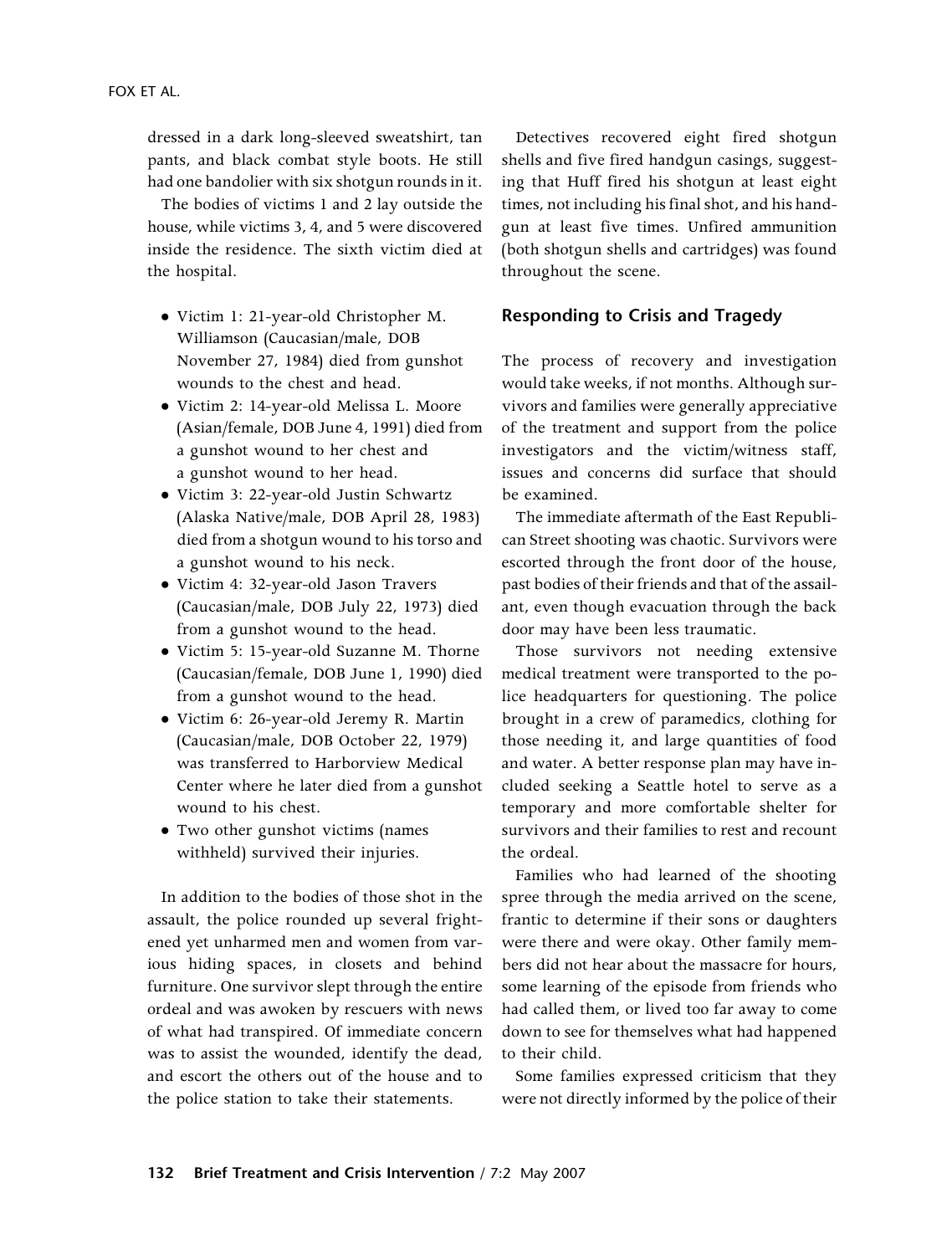child's murder, particularly when a victim's cell phone was programmed with the parent's number. A number of parents indicated that they received too little communication from the SPD. Besides the victim/witness staff, there should be one individual who serves as a point person and ombudsperson for all those affected.

Several family members felt helpless in the immediate aftermath of the shooting in trying to obtain information. Many were frustrated by curt or slow response from medical staff and various local and county offices. Adding insult to injury, they were annoyed by the \$20 fee required by the King County Medical Examiner's Office to obtain an autopsy or a toxicology report. It would seem to be a basic courtesy to waive the fee for families suffering in the aftermath of homicide or suicide, especially one as sadly tragic as this.

It is easy, of course, to play Monday morning quarterback and second-guess operations and decisions made in the immediate and subsequent aftermath of the Capitol Hill massacre. In addition, there is a tendency, especially when the killer is deceased, for surviving victims to vent their anger at others who are trying to be helpful. Nevertheless, a certain degree of self-study may ensure that some useful lessons and perhaps improvements in the process will arise out of the tremendous pain caused by this incident.

#### Kyle Huff

#### Huff's Shooting Pattern

Huff clearly had a plan to commit murder and suicide, but during the course of executing the plan, his firing of the guns showed signs of disorganization, as had become a recent pattern in his life.

Out of work and alone much of the time, Huff had plenty of opportunity to obsess on his grievance and develop a strategy for murder.

He may not have shot as many people as he had anticipated, in light of the amount of unused ammunition, suggesting that the reality of killing perhaps did not match his expectations. The suicide was apparently premeditated because of Huff's quick suicidal response when confronted by police. Obviously, his intent was not to be arrested or killed by police.

Kyle Huff drove his truck to the East Republican neighborhood, equipped with an arsenal of weaponry. Temporarily leaving the party at dawn, he returned to gather up his weapons and ammunition. Huff loaded his Ruger handgun with a magazine and chambered one round. He put the Ruger in his holster on his right side. He placed two magazines for the Ruger in his pocket. He then donned two bandoliers, each with 15 rounds of 12-gauge 00 buck shotgun shells. He then loaded the shotgun with eight rounds, chambering one.

No loose shotgun shells were found in his pockets or his handgun. The shotgun required the use of two hands to pump, fire, and reload. The handgun required two hands to reload and chamber a cartridge. When firing the shotgun, the handgun was holstered. When he was firing the handgun, Huff held the shotgun in his left hand. When he reloaded the handgun, he put the shotgun down. The shotgun was reloaded twice and the handgun reloaded once.

Approaching the house, Huff saw two people (victims 1 and 2) on the porch. First, he pumped the shot, ejected one round from the chamber and inserted a new round (this explains one of the unfired shotgun shells found in front of the house). It is not clear if he did the pump action to alert and scare his victims or to simulate movies and video games. It is also conceivable that he forgot he had chambered a round at the truck or that it was an automatic reaction to the reality of killing people. Throughout the crime scene, there were spent shotgun and .40-caliber casings as well as unfired shotgun shells and .40-caliber cartridges that seem to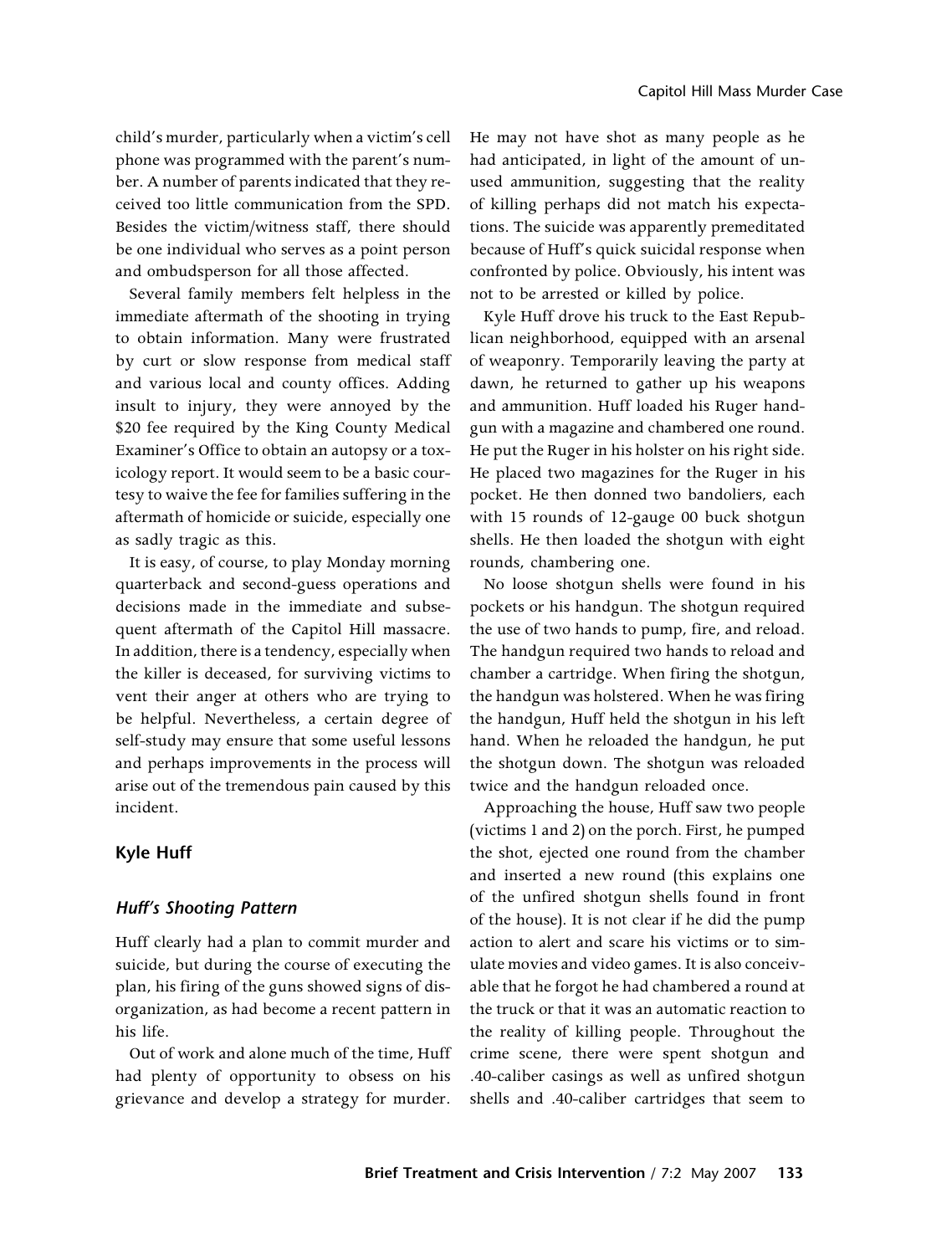indicate that he kept pumping the shotgun and rechambering the handgun.

Reaching the porch, Huff noticed that the victims were still alive. He apparently removed his Ruger from the holster and shot each victim again. Then, he entered the house still holding the Ruger and shot the next victim (victim 3) with his handgun.

Eight rounds were accounted for outside the house and inside the living room. He reloaded the shotgun. Eight rounds for the handgun were also accounted for between the porch and the living room.

Kyle returned the Ruger to his holster, pumped the shotgun, and shot the next victim with the shotgun. He then reloaded the shotgun and dropped the bandolier after reloading.

After searching upstairs, Huff returned to the first floor and subsequently went down to the basement. In the basement, there were two unspent cartridges, indicating that he had pumped the shotgun as he went searching for targets but did not fire.

Three victims died from handgun wounds, two died from shotgun and handgun wounds, and one from a shotgun wound. We have no information on the number or types of wounds of the victims taken to the hospital.

Finally, Huff stopped searching through the house and left through the front door, discarding the handgun with an empty magazine. A second empty magazine was found at the scene and a third loaded magazine was found in his pocket.

We cannot account for more than nine .40 caliber rounds, yet there were two empty magazines, one on the ground and one in the Ruger. There were 17 shotgun shells, fired and accounted for. From this we know that he reloaded at least twice. There were four rounds left in the shotgun, so he did not fully reload the shotgun each time.

Huff walked through the house, repeatedly pumping his gun and discharging casings to the floor. But except for the initial flurry of gunshots, he did not shoot at anyone. This suggests some degree of disorganization or confusion regarding gun use, anxiety, or failure to follow his plan.

## Huff's Personal Computer

The personal computer inside the apartment of Kane and Kyle Huff was retrieved and placed into evidence by the SPD. Although Kyle undoubtedly spent much time on the machine and surfing the Internet during his many hours of unemployed time, his brother Kane and conceivably others who may have visited the apartment would have had access as well. Therefore, with the exception of messages from Kyle Huff's e-mail account, observations about computer activity are suggestive yet cannot be linked to Kyle with certainty.

Kyle Huff was not a sophisticated computer user. He used Windows 98, a soon-to-be unsupported Microsoft PC operating system. He had evidence of using AOL and Hotmail for e-mail. The history of sites he may have visited through Microsoft Internet Explorer was not available, so we were unable to determine his favorite sites or his home page.

From information recovered from the computer, we do know that he (or possibly his brother) surfed the Web for adult, heterosexual pornography, hardly an unusual activity, plus to a minor extent Web sites related to hate groups. Huff had many computer games but only one WWII combat game—Close Combat IV. More importantly, there appeared to be significant Web browsing on sites associated with raves and rave culture.

There were many unallocated clusters found on Huff's computer, representing locations on the hard drive that were previously written and then deleted/overwritten. In these unallocated clusters were found information on methylenedioxymethamphetamine (MDMA) or ''Ecstacy'', skinheads, and serial murders.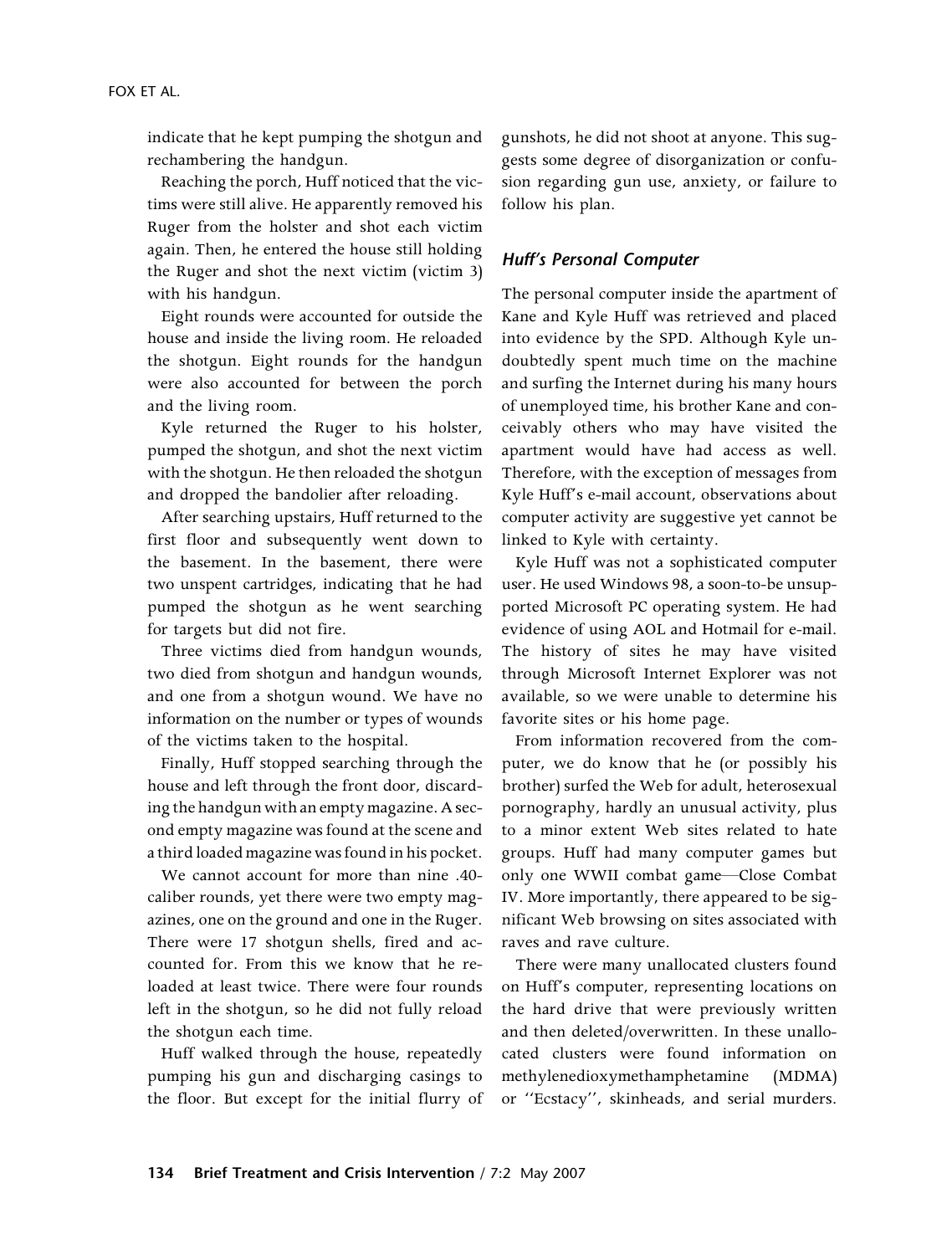The MDMA clusters were complete and continuous which would mean that they had recently been erased. The files included titles related to teen rave girls, drugs, drug quality, the effects and dangers of drug use, and neurotoxicity.

Associated with Windows Media Player were many deleted files preceded by the word ''skins.'' We assume that these were associated with music files of some type.

Also found were folders on games and entertainment. One unallocated cluster referred to Columbine High School (one of the key words searched for by the SPD). Another unallocated cluster was called ''Mind Control Coverup.'' There was also an excerpt of information about a woman on trial for attempted murder of her fiance.

Huff's computer system had two hard drives and both had operating system software. One was infected with viruses. A knowledgeable computer user would have purchased antivirus software to protect the computer. Some of the viruses were of the Trojan horse variety. These viruses can either capture keystrokes and send the information to a given site for identity theft or exploitation or turn the computer into a ''spam'' site to relay messages to others listed in the computer's address books. Trojan horse viruses typically come from pornography sites. The virus software appears to have hampered computer operation so apparently an additional hard drive was installed instead of antivirus software. This supports the lack of computer sophistication of the user(s).

#### Raves and Ravers

The all-night dance parties known as raves became mainstream in the 1980s, as a rebellion against popular music, nightclub culture, and commercial radio. Experts suggest that the roots of rave music are located in England during the ''acid house era,'' when British house

artists experimented with the frequencies of their bass synthesizers. This electronic art form (known as ''techno'') found its way to the United States in the early 1990s. Since that time, rave music has continued to evolve and separate into a blend of high-energy electronic music and thumping rhythm designed to increase heart rates and adrenaline levels.

Given the youthful crowd, illicit drug use is fairly common at raves, especially the use of Ecstasy (or MDMA). This drug is reported to trigger the release of the hormone serotonin, the effects of which include an extreme elevation of mood, feelings of love and empathy, the urge to hug and kiss others, an increased ability to communicate, and a great amount of energy.

Although certainly not everyone at a rave is on Ecstasy, almost everyone is exceptionally friendly. Ravers are commonly known for trying to promote peace, love, unity, and respect (PLUR). They also support percussive, electronic music and freeform dancing. Fights or scuffles at a rave are rare; the atmosphere itself tends to be welcoming and loving. In many ways, the contemporary rave culture, with its hedonism and alternative forms of music, parallels the hippy culture of the previous generation of youth, but with the notable exception that ravers are essentially apolitical.

As is true of all drugs, Ecstasy has its adverse side effects. One common effect is the tendency to grind one's teeth and jaw and chew on the inside of the mouth. Dehydration is also common. More significant, after ''coming down'' from a night on Ecstasy, a user can experience depression from the loss of serotonin, a condition that can sometimes last for days. One of the purposes of rave after-parties is to provide a safe landing spot for the post-Ecstasy crash.

In Seattle, believed to be one of the more rave-active parts of the country, raves have become increasingly popular among teens as clubs and bars in the city are for a 21 and over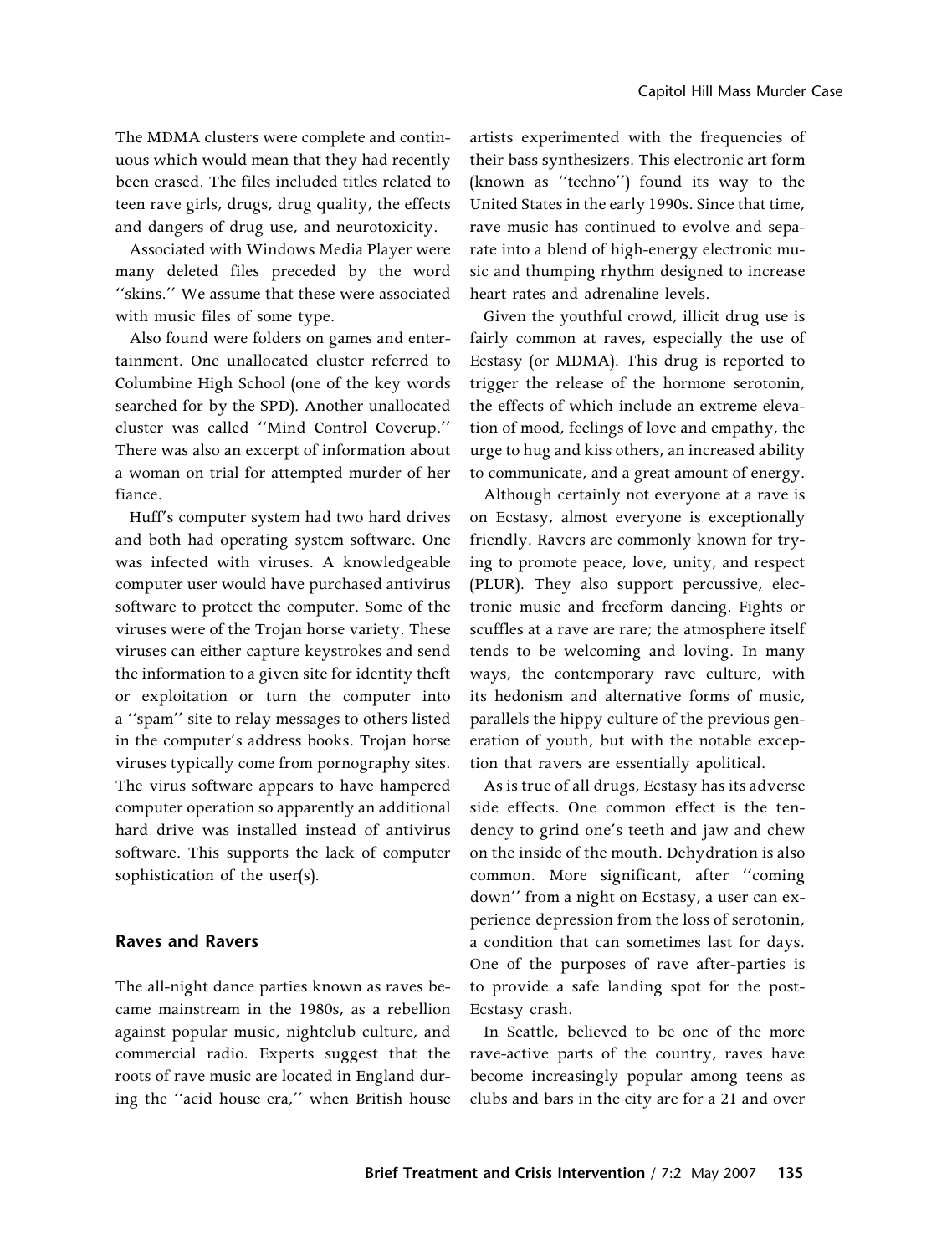clientele. Unlike other cities, there are few 18 and over nightclubs or places to enable teens to party with people of legal drinking age. This has encouraged many production companies and venues to hold all-ages raves with no alcohol (or limited access to alcohol).

Unlike those in some other areas, Seattle rave producers do not hesitate to advertise their events. They distribute fliers at malls and on cars and even use Ticketmaster and similar online services as their box office. Many of the raves are themed and offer discounts if one wears a costume, thereby encouraging young teens to join in the fun. Security guards are stationed at the entrance and must abide by the laws to keep venues from getting shut down. For this reason, dealing of drugs is kept inside the rave and out of sight. Drugs are given special code names or described by their color. For many teens, raves serve as a family where they feel accepted and loved by all, even strangers. Often with the assistance of Ecstasy, teens feel confident and secure, as though they fit in and are safe.

The rave held at the Shack on 12th Avenue in Capitol Hill and attended by Kyle Huff on the evening of Friday, March 24, 2006, and into the early morning hours of Saturday, March 25, was a zombie-themed party, with its title, ''Better Off Undead.'' The flyer read ''Come to our zombie/undead creature appreciation dance and please leave your drugs, alcohol and weapons at home. Please come in undead attire.'' The attendees wore zombie style makeup. Red coloring was used to simulate blood, and white face paint was used to create a ghost-like appearance.

One of the most important objectives of this behavioral analysis was to determine the extent to which Kyle Huff specifically targeted the rave community and the East Republican group in particular. From talking with survivors at a memorial service held at the Capitol Hill Arts Center, many would prefer to believe that the shooting spree was completely random, an unfortunate turn of fate for a group of kids who happened to be at the wrong place at the wrong time. Some believed, or at least wanted to believe, that the rampage could just have likely occurred at a shopping mall or a supermarket, or any venue where people gather.

There are some cases of mass murderers whose paranoid view of the work is so distorted that they wage war on society, gunning down whomever happens to be in their path. Although this notion of a mass killer going berserk and killing indiscriminately may fit many people's stereotype, the instances are rather few in number. Instead, most mass shootings are methodically planned and carefully aimed at a specific target for specific reasons.

Most commonly, mass killers target those whom they hold responsible for their miserable existence and a life no longer worth living. Typically, family members and coworkers fall victim to this type of massacre. In addition, there are many mass shooters who may not seek out particular individuals but target a group or class of people to punish. Over the years, America has witnessed cases of gunmen targeting Southeast Asians, women, school jocks, minorities whomever they perceive as the enemy.

The early indications surrounding the Seattle Capitol Hill shooting pointed toward a targeted episode against a particular group—in this case, ravers. Had his rampage been truly indiscriminate, it is doubtful that the assailant would have armed himself for a bloodbath but wait hour upon hour to act. Indeed, there would have been many other targets, more readily available, were he so inclined.

Many key pieces of evidence, both eyewitness statements and various documents, suggest that Kyle Huff had been stalking the rave community and planning his assault for some period of time, at least for weeks. In fact, one woman claimed to have attended a rave with Huff during which he talked about wanting to blow up the rave. This tip, however, could not be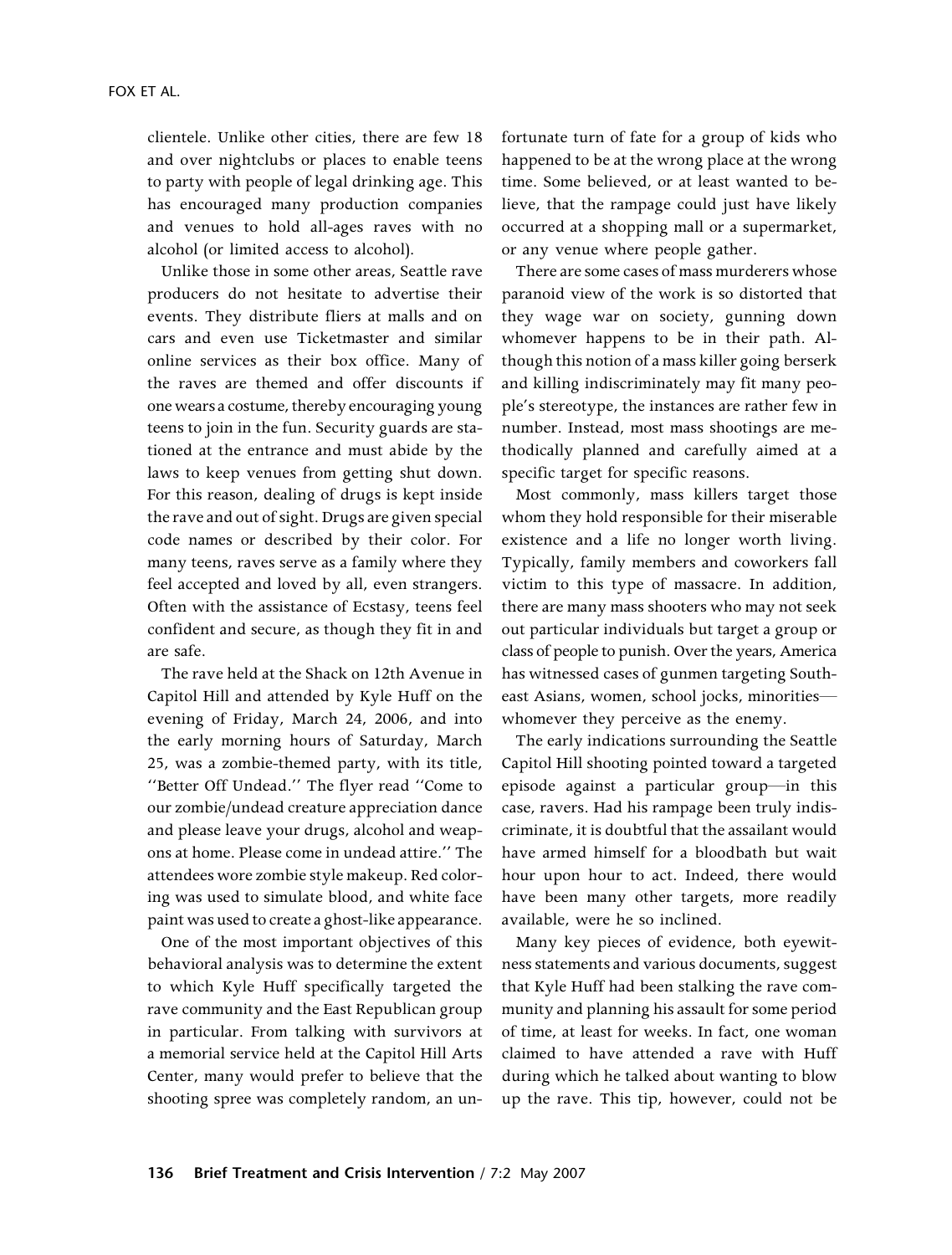substantiated as the woman insisted on hiding behind the anonymity of e-mail.

It is likely that Huff would have initially investigated raves with the purpose of developing a friendship network. New to the area with his entire group of friends back in Montana, the rave community offered both music (which was just about his only passion) plus the opportunity to join a community known to be welcoming to all. At some juncture, however, he would have felt rejected by the rave community, even though his sense of rejection may have stemmed more from his own inability to fit in than the ravers' unwillingness to include him.

As early as the beginning of February, he was seen by several employees at Studio Seven in downtown Seattle sitting in his truck watching as people arrived for the Robogirl rave. He sought information online as to upcoming rave events and browsed Web sites about raves and the lifestyle of ravers. Then, on March 23, he wrote a suicide letter to his brother explaining the motive for his soon-to-be-launched attack—specifically, defending society from the promiscuous rave culture that he perceived as dangerous and evil.

On the eve of the shooting, Huff was first seen at Studio Seven, again in his truck waiting and watching, before being chased off by security. Once at the Shack rave, he stood off to the side, watching and possibly thinking about his plan. Later that morning, he was seen by a rave promoter and a companion in a small room off to the side. Huff reportedly glared at the couple for several moments as the witness rested his head on the girl's lap. Huff reportedly said nothing but stared in a manner that was characterized as profoundly menacing.

Regardless of the timetable, there is much evidence counterindicative to the idea that the massacre was a sudden eruption of rage. In addition, some have speculated that Huff's rampage may have involved an adverse reaction

to drugs that he ingested unwittingly or voluntarily, but this would not explain the suicide letter and other indications that he hunted ravers.

Over the past few months, as more was learned about Huff's background, characteristics, personality, and lifestyle, it became increasingly clear that there was much about the rave culture that would likely have irritated him. For example, a man like Huff, known by friends not to be particularly affectionate and somewhat uncomfortable with physical contact with acquaintances, would have found the frequent shows of affection among ravers rather off-putting or even phony. Additionally, the cute characters worshipped by ravers, such as ''hello kitty'' and ''care bears,'' would have likely seemed bizarre to him. More important, Huff would likely feel out of place in a culture where promiscuity and ''cuddle puddles'' (a group of people lying together on the floor, hugging and massaging each other) are commonplace, especially because his own relationship history was characterized by few girlfriends and no long-term romantic/sexual relationships.

In addition, the rave community in Seattle is generally known for its alternative gender roles—as one person put it, ''mean girls and sissy boys.'' Our observations confirm this. The women tend to be aggressive, assertive, perhaps rebelling against traditional female sex roles. Pink is a statement, not an involuntarily ascribed sign of the ''weaker'' sex. Many of the men are somewhat passive, particularly in the presence of the women. Several people in fact described the residents of the East Republican house as a group of not-so independent boys watched over by a strong mother figure.

It was not our intention to denigrate alternative lifestyles in any way. It is clearly acceptable for the women and the men to reject traditional gender roles—for the men to seek out emancipated women and the women to pursue SNAGs (sensitive new-age guys). However,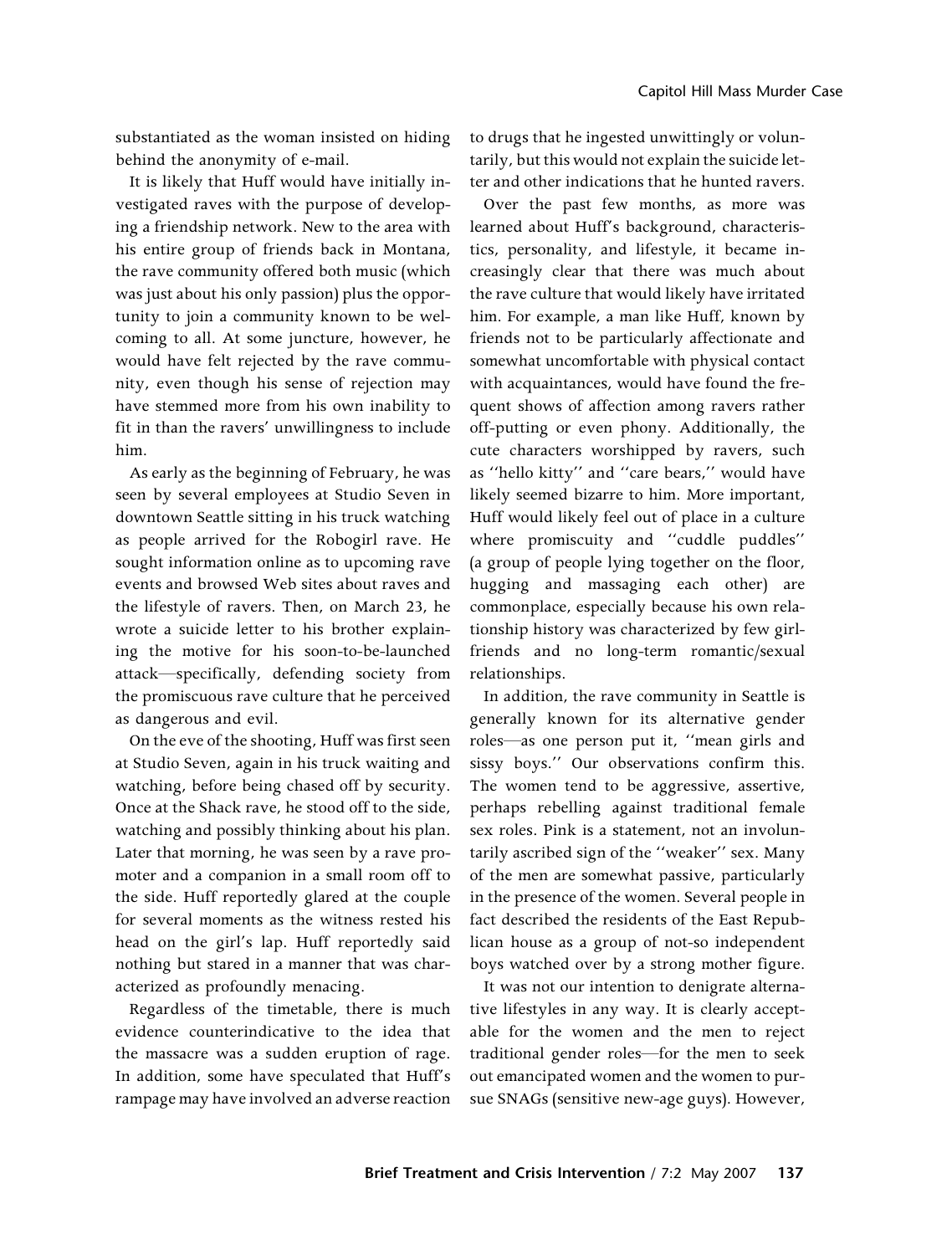the prevailing status and view of sex and gender roles within the rave community would certainly have been antithetical, if not threatening, to Kyle Huff. Although his perception may have been colored by depression and delusion, he felt that the rave culture was ''raping'' him.

#### The Suicide Letter

On April 24, the SPD Arson/Bomb Squad received a report from themanagerof an apartment complex not far from Huff's former residence about a suspicious-looking package with wires protruding from it. Although nothing explosive was recovered from the search of the dumpster where the package was located, something quite extraordinary was found. Crumbled inside a fast-food bag were some retail store receipts and a handwritten letter, dated March 23, with the heading ''From Kyle to Kane.'' The letter had been printed by hand on the reverse side of a memorandum directed to residents of Huff's apartment complex and also dated March 23, the Thursday before the shooting.

The possibility that the letter was a hoax certainly had to be considered, especially given the oddly serendipitous circumstances in which the note was recovered. Could it be that someone, including Kane Huff or anyone with a copy of the complex-widememorandum, could haveattempted for whatever reason to put words into Kyle Huff's mouth, blaming the rave community?

Initial inspection of the letter and comparison to handwritten notes found in Kyle Huff's wallet (particularly a list of names and numbers of family, friends, and coworkers) indicated to the untrained eye a striking degree of similarity. But any firm conclusions would need to await laboratory tests and expert analysis.

Dr. Fox informed Kane Huff about the discovery and offered to show him the letter for his reaction to the authorship and content. Fox explained that it was a private letter, apparently from his brother, and wanted him to have it. The letter said, ''I hope you find this letter after the fact. Don't let the police or FBI keep you from having it, this is my last wish for you to see this.''

After receiving the letter sent by fax, Kane Huff denied any similarity to his brother's handwriting, claiming that Kyle usually employed script, not printing. This, however, was at odds with our samples of Kyle's writing as well as with information obtained later from friends of Kyle to whom he had sent letters from Seattle.

Despite the denial of authenticity, Kane Huff was acutely interested in the circumstances surrounding its discovery, clearly suggesting an attempt to defend his brother. In addition, he asked for the letter to be faxed again hoping to secure a better copy, a request that would be unlikely were the letter not genuine.

From the beginning of the police investigation, Kane Huff was rather guarded and suspicious. He tended to defend his brother, even to the point of stretching credibility beyond reasonable limits. The letter was clearly embarrassing to the memory of Kyle, and so it was understandable why Kane would wish to distance himself from it.

Eventually, perhaps when he felt more at ease with the purpose of the panel, Kane conceded that the letter indeed looked like his brother's handwriting. Kane still denied ever having seen the letter before; if this were a lie, he may have wished for obvious reasons to avoid the perception that he had been aware of his brother's plan.

On June 7, the Washington State crime laboratory concluded based on visual comparison that there was a high probability the handwriting belonged to Kyle Huff. A more definitive test (electrostatic detection apparatus), based on the amount of pressure applied by the writer to the paper, was not conclusive, largely because of the compromised condition of the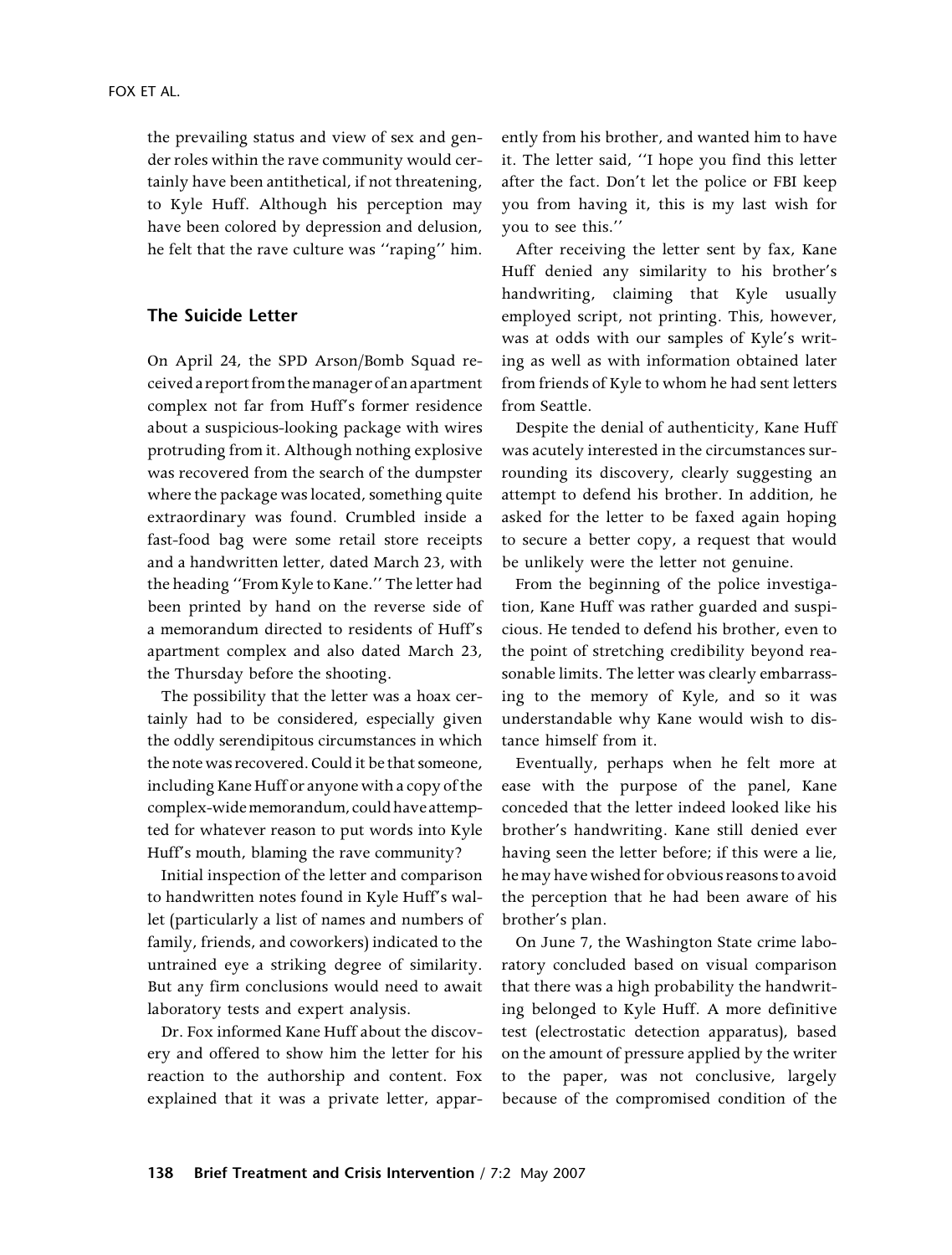paper (it had been doused with water during the bomb-suspicion response).

How the letter ended up in the dumpster blocks away from the Huff apartment remains an open question. The dumpster was emptied on a weekly basis, and so the letter would have to have been placed in the receptacle just prior to its discovery and weeks after it was written. We learned from several sources that Kane traveled with friends back to Seattle at about that time to vacate his apartment and leave Seattle permanently. Thus, it is likely that the bag with the letter inside would have been discarded during the move. Whether Kane had ever in fact seen the letter before is unknown, but likely unimportant.

The content of the letter was not a surprise to the members of the panel, given our prior hypothesis concerning Kyle Huff's disgust with the rave community. We would have been perplexed had the letter exposed hatred of gays, immigrants, or minorities because nothing in the evidence file or interviews indicated these types of issues.

The evidence file did contain a police record regarding an altercation with an antiracist group of skinheads in 2004 in Seattle. But this appears to have been little more than a barroom, alcohol-inspired scuffle of little significance. Although the Huff computer indicated that he (or Kane) visited Web sites about hate groups, this may, as Kane explained, have occurred in reaction to the episode. No one close to Kyle recalled hostility toward anyone or any groups, nor did they recall any political fervor whatsoever. For the most part, he was unconcerned about politics and current events.

We on the panel had hoped that Huff's letter would have remained private. Had it been a message to the police or to the media, there would be little objection ethically to its release. It was, however, a communication from one private individual to another, and we had hoped to respect that degree of privacy. We planned

to comment on the letter, as an important piece of evidence, but not quote from it.

Regrettably, word about the letter leaked to one news station, and shortly thereafter, there was a demand from the media for its release. Because the Huff case was not active legally, the SPD decided not to resist and complied with the media request.

With its contents made public, we can of course comment quite freely on the substance of the letter. It reflects paranoid thinking of a man with delusions of his important role in saving society, seeing himself as a revolutionary out to protect the world from evil. He felt "raped" by his interactions with ravers. Although the tone of the letter is quite extreme and makes claims that are certainly invalid, there is some connection to reality in his words. In fact, we heard by e-mail and through phone conversations from some critics who see the rave lifestyle as unhealthy for the participants if not more generally for the social fabric. Fortunately, the views of the individuals who volunteered their antirave opinions are not as extreme as Huff's, although Huff's actions provided them much to exploit in advancing their position.

It is not unusual for a mass killer to focus his own disenchantment upon a group of people and suggest that mass murder is the right thing, the noble thing, a duty to squash the enemy. Although there is little about the rave community that would account for Huff's personality deterioration in the months prior to the episode, there is much about it that could have prompted his anger.

# Music, Video Games, Drugs, and Other External Forces

It is not uncommon for rumors and unscientific theories to surface in the wake of an act that seems so inexplicable—conjectures concerning the influence of violence in movies, games, or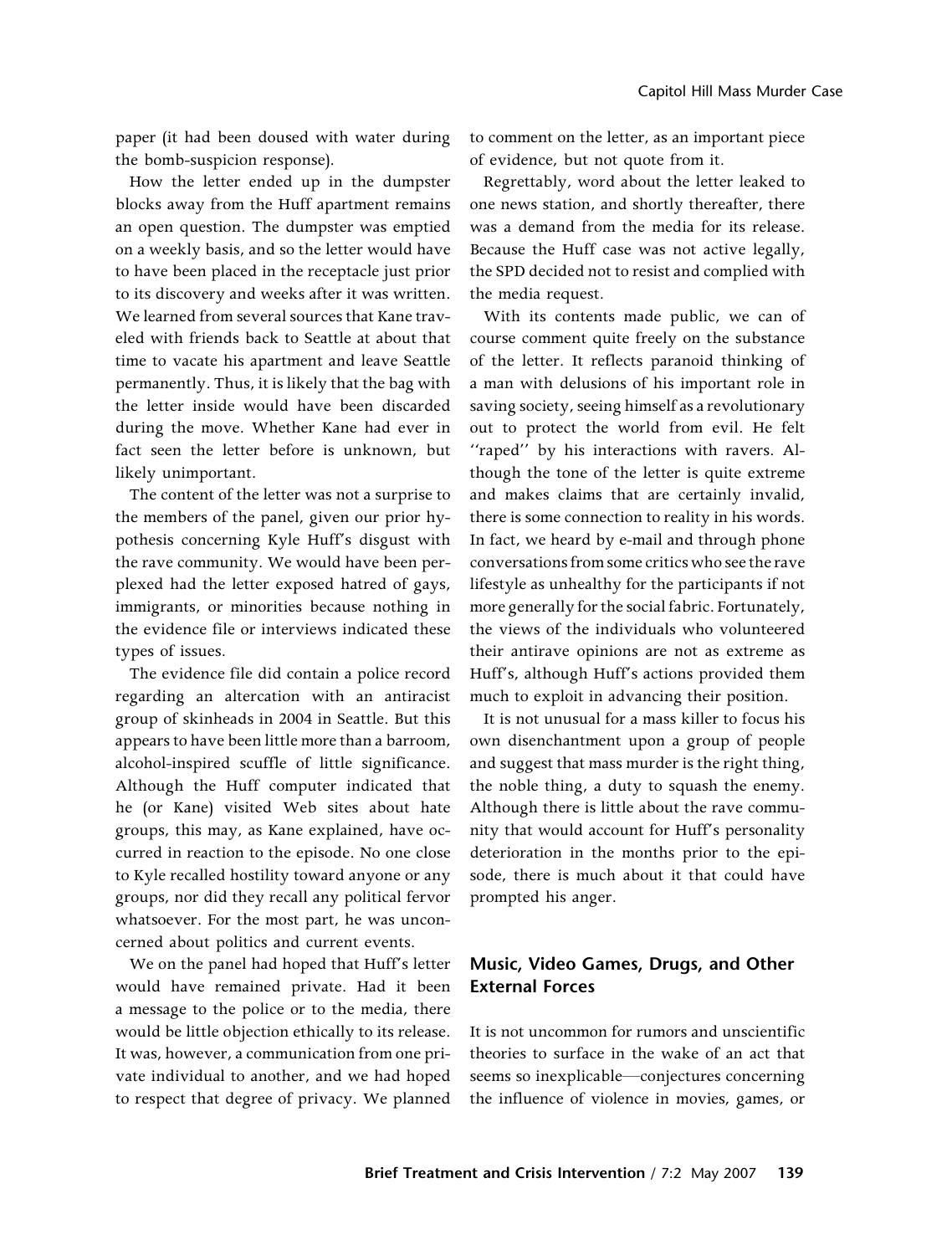musicallyrics; the role of alcohol and prescription or recreational drugs; or psychiatric/behavioral disorders resulting from chemicals or even neurological abnormalities. People often seek simple answers even to perplexing questions.

Almost without exception, these explanations are fruitless, as the road to mass murder is typically far more complex. Many early media reports, not to mention on-line blogs, focused on Kyle Huff's choice in music, particularly heavy metal, and lyrics associated with violence as well as violent video games and movies. Although it is quite possible, if not probable, that he found inspiration in a song to inscribe NOW on sidewalks leading to the murder site and ''Now kids now'' in a suicide letter addressed to his twin brother, this would only have guided the form, but not the inspiration, for mass murder. In addition, although Kyle was known to enjoy horror films and video games, and in his unlimited free time he had lots of occasion to watch or play, there appeared to be no clear causal connection, even with the zombie theme to the rave.

Many of Huff's friends in Montana had hoped for a simple excuse, such as the possibility that drugs were used to spike his drink. Or perhaps there was some clearly identifiable reason (such as a brain tumor) to account for the aberrant and uncharacteristic behavior.

Unfortunately, the self-inflicted gunshot wound prevented any examination of Huff's brain, and Federal/state Health Insurance Portability and Accountability Act regulations prevent disclosure of toxicology and other medical information. Still, we saw no compelling reason to embrace those explanations.

#### The Development of a Mass Killer

Despite the popular appeal of simple and singular explanations for episodic violence, such as brain tumors, contaminants like lead poisoning, and the toxic nature of popular culture, panel members Fox and Levin have found in their studies of hundreds of mass murderers a consistent constellation of factors that explain the development of the will to kill scores of innocent people. These factors cluster into three types: (a) predisposers (long-term and stable preconditions that become incorporated into the personality of the killer), (b) precipitants (short-term and acute triggers, i.e., catalysts), and (c) facilitators (conditions, usually situational, which increase the likelihood of a violent outburst but are not necessary to produce that response).

#### Frustration

The impact of frustration or goal blockage on aggressive behavior has been well documented in the literature of the behavioral sciences. Individuals who suffer frustrating lives tend to be more hostile, angry, and aggressive than those who are able to achieve their important objectives. In a classic study of incarcerated murderers, sociologist Stuart Palmer determined that convicted killers were significantly more likely than their brothers, who had not been convicted of a violent crime, to have suffered a variety of childhood frustrations. Specifically, murderers were more likely to have had physical disabilities, poor grades, few friends, abusive relationships, chronic illness, and low socioeconomic status.

In a similar way, long-term frustration often plays an important role in the making of a mass murderer. Kyle Huff's life was a series of frustrations best characterized as just ''hanging out.'' No one was able to identify any concrete goals in his life. He was unemployed, living with his brother. His interest in music did not materialize into a career choice but was only an occasional hobby of playing the drums. There was no history of any long-term relationships with women; he was not dating anyone. His one attempt to start a relationship a few months before the shootings was met with rejection despite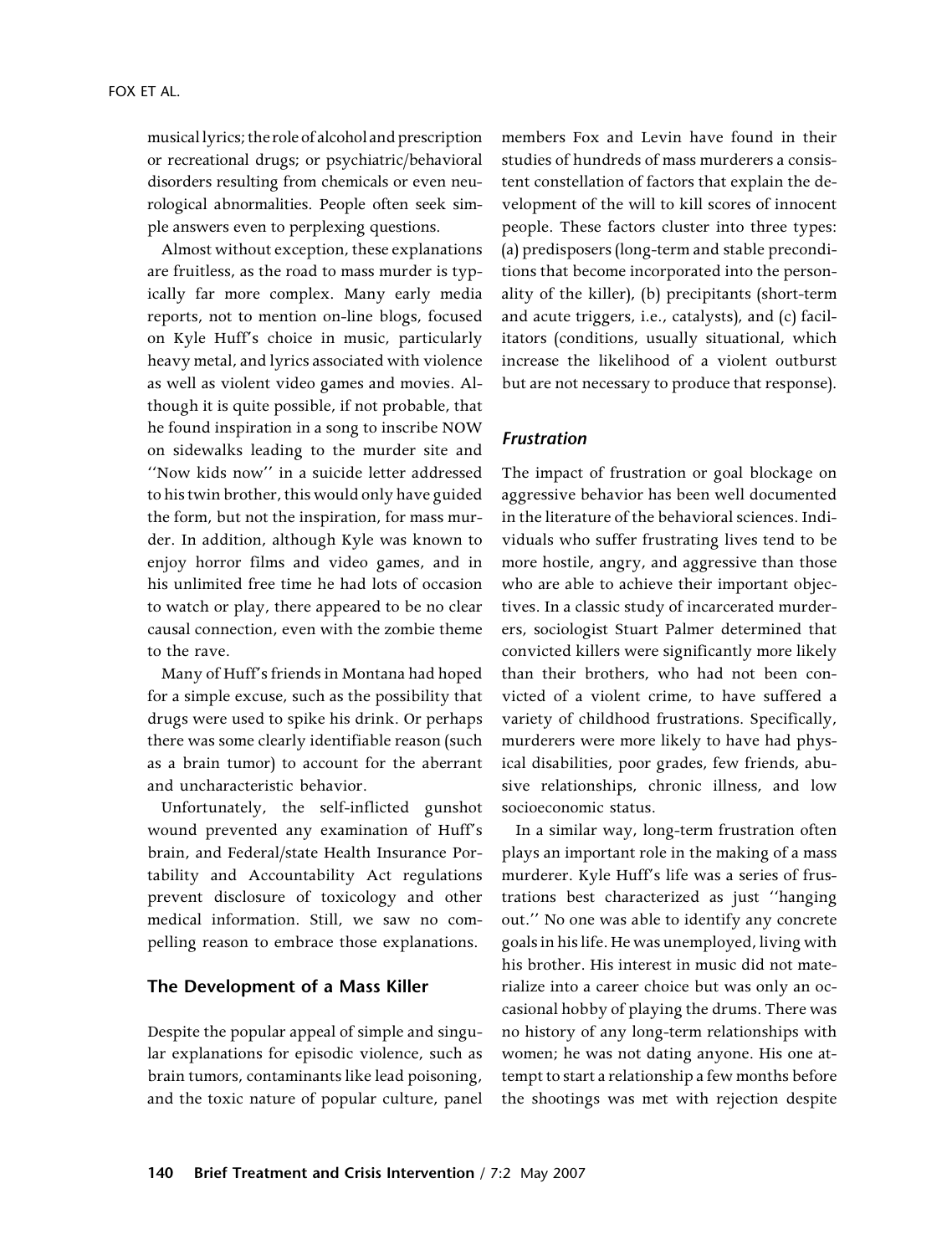his multiple phone calls that were not returned and flowers left at the young woman's door that were not acknowledged. The woman explained that Kyle was not her ''type.''

The frustrations in Kyle's life may have started in his own family. His father, Willis S. Hough, served in the military and was assigned to Vietnam. It is believed that he may have suffered from posttraumatic stress disorder (PTSD) upon his return home. We do not know if he suffered depressive symptoms or how emotionally available he was to the twins. But Huff's parents divorced when the twins were entering their teen years, and his father later moved to Thailand.

While they were students at Whitefish High School, Kyle and Kane looked and acted different from most of their classmates—they wore black leather coats, combat boots, and had long hair. Their style of dress, however, was not a concern as it did not reflect obsession with violence.

Though hardly bullied or ridiculed to their face, they were never able to make their way into the mainstream, let alone the popular crowd. Neither Kyle nor Kane showed any interest in school-related clubs or sports, despite frequent attempts by coaches to involve these two large youngsters in football. Kyle and Kane were identified as two of the three ''least spirited people'' in the school. Neither even submitted a photograph to their senior class yearbook.

Neither of the Huff twins did well academically in high school; both ranked near the bottom of their graduating class. In 2002, however, Kane decided to relocate to Seattle to pursue additional education at a community college and to look for work. Kyle tagged along with his twin but continued to show no interest in school or career.

After moving to Seattle, Kyle's employment picture became more and more sporadic. He had been working, off and on (but mostly off), as a pizza deliveryman but was unemployed

at the time he went on his deadly rampage. He had worked briefly delivering for two nearby pizza shops. Two years before that, he was employed for a few days at another pizza chain close to his apartment. With every lost job, he likely became more and more frustrated. Kyle's attention span at work was consistently short. When frustrated, angry, or upset, he just walked off the job rather than tell someone.

Kyle's relationship with his brother was profoundly ambivalent. On the one hand, the twins had an unusually intimate personal relationship. Their high school friends described them as inseparable. Most friends in Montana indicated that Kyle and Kane were always together—like two peas in a pod.

More recently, over their four and one-half years living in Seattle, Kyle apparently depended on his twin brother for companionship and emotional support. But Kane may also have been a source of frustration for Kyle, who never seemed to be able to match his twin brother's level of success, whatever the measure. Kane graduated from North Seattle Community College; Kyle never attended college. Kane had frequent relationships with women after high school; Kyle did not. His inability to be comfortable with women apparently continued into adulthood with his move to Seattle. Huff told several friends in Montana that he was learning to play the drums, but he also made clear that there was no girlfriend in the picture.

Frustration with life comes through in Kyle's suicide note to Kane when he wrote, ''this is something I have to do ... kids like me and you are seriously dying over this shit.'' Actually, the suicide note reveals not only his frustration but also paranoia and blame, depression, and disorganized thinking.

#### **Precipitants**

In most mass killings, it is possible to identify an event or two that serve to precipitate the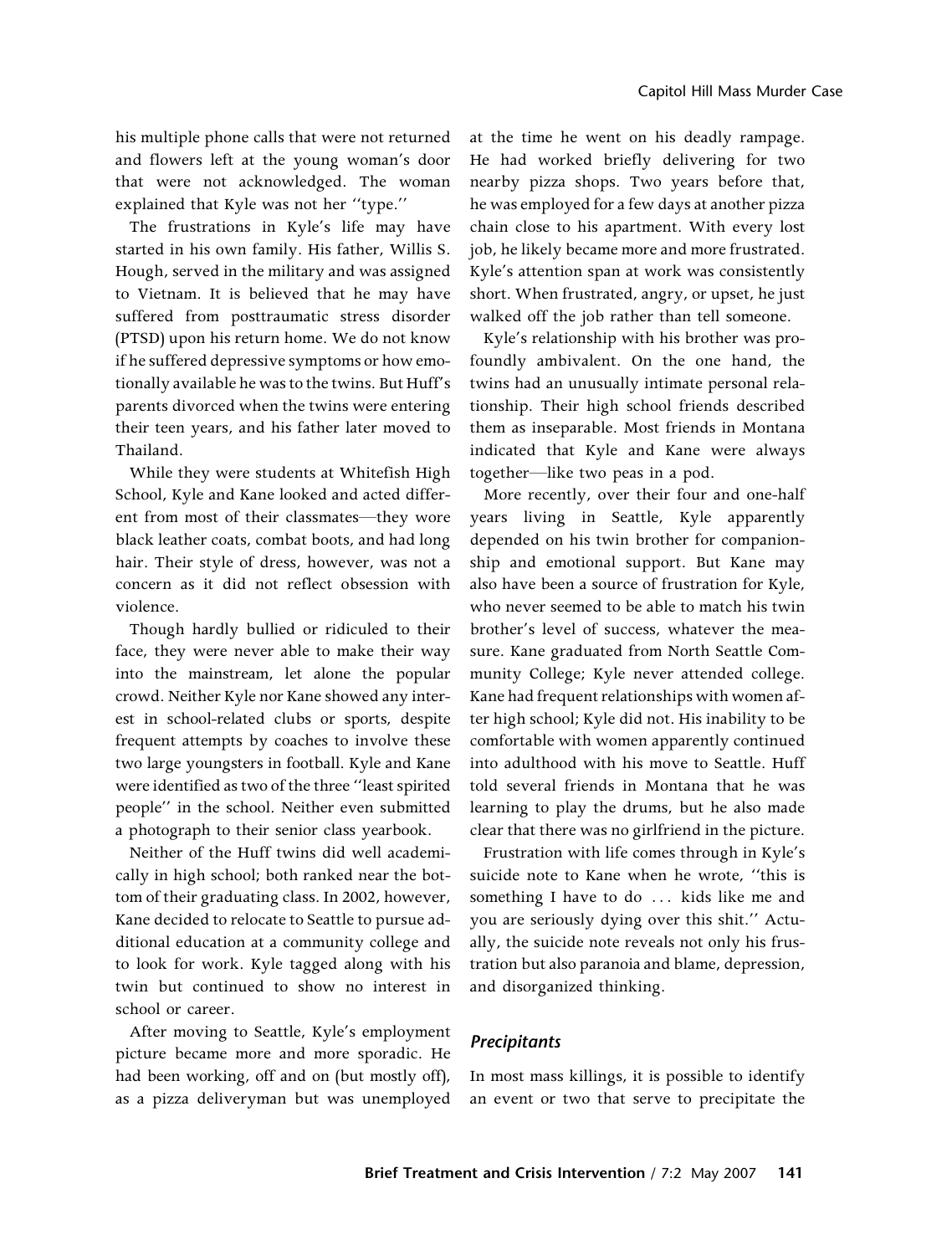slaughter. In family annihilations, the catalyst is usually a profound financial loss and/or a nasty separation or divorce. A husband-father loses his job and/or battles with his spouse about her absence from the relationship as well as custody of their children. In workplace mass murder, the triggering event typically takes the form of being terminated by a boss or supervisor regarded as unfair and unsympathetic.

In more public mass killings—for example in shopping malls, on college campuses, or in other large gatherings of acquaintances or strangers—the precipitants do not always come clearly to light. In part, the ambiguity may indicate the presence of serious forms of mental illness—profound depression or psychosis—in the perpetrator. He may carry the catalyst in his mind, even though it has only a tenuous connection with his everyday experiences. Although the police were unable to locate any record that Kyle Huff had been treated for mental illness or had taken a psychiatric medication, it is still more than likely that Huff was severely depressed and even somewhat delusional at the time he committed the mass murder.

One of the long-term precipitants in Kyle Huff's rampage may have occurred in 2002 back home in Whitefish, when one of his high school classmates and friends shot to death his parents and himself. Kyle and his brother Kane had been out drinking with the troubled friend on the evening that his murder-suicide occurred and were uncomfortable with his bizarre behavior—reportedly he even talked about what it would be like to kill. Following the tragedy, the twins and their other friends discussed the perpetrator's long struggle with mental illness, but there is no indication that either brother received any type of mental health intervention regarding this incident. It is possible that the murder-suicide provided a model for Kyle Huff's search for a solution to his own personal problems.

Conceivably, as suggested by a biker who claimed to have intimate knowledge of Kyle Huff's victims, the proximate catalyst igniting the killer's anger occurred long before his rampage. The biker informant asserted that Kyle had previously attended raves and was publicly humiliated and ridiculed by some of the younger attendees. According to this view, ravers laughed at him because of his age, his shyness, his conventional clothing, and his hulking physical appearance. To these ''hippies,'' Kyle was not young enough, not cool enough, not funny enough, and not trendy enough. He did not take their drugs, appreciate their music and dances, or engage in their forms of deviant sex. Even among ravers noted for tolerance and acceptance, Kyle was an outsider, someone who did not fit into the crowd.

It was not possible to confirm any such interactions between Kyle Huff and members of the rave community. Yet, in light of the prevailing style of behavior among many ravers, which differed considerably from Huff's, he may have indeed felt awkward, regardless of whether or not he was purposely made to feel that way.

At the ''Better Off Undead'' party at the Capitol Hill Arts Center, Huff again stood on the sidelines, drinking beer and engaging in some conversation, but never dancing. One 17-year-old girl, who began attending raves a year earlier because of her lack of friends in high school, told a reporter that she noticed Huff at the rave. Arms folded, he was standing by himself against a wall. When she asked him ''Is there anything wrong?'' and offered her assistance, Huff turned his head, looked her in the eyes, and just said, ''Thank you.''

Then Huff attended the after-rave party on East Republican Street. According to the biker informant, he was given an invitation only because he was an easy target for his hosts' humiliating remarks. They were looking to have a little fun at Kyle's expense.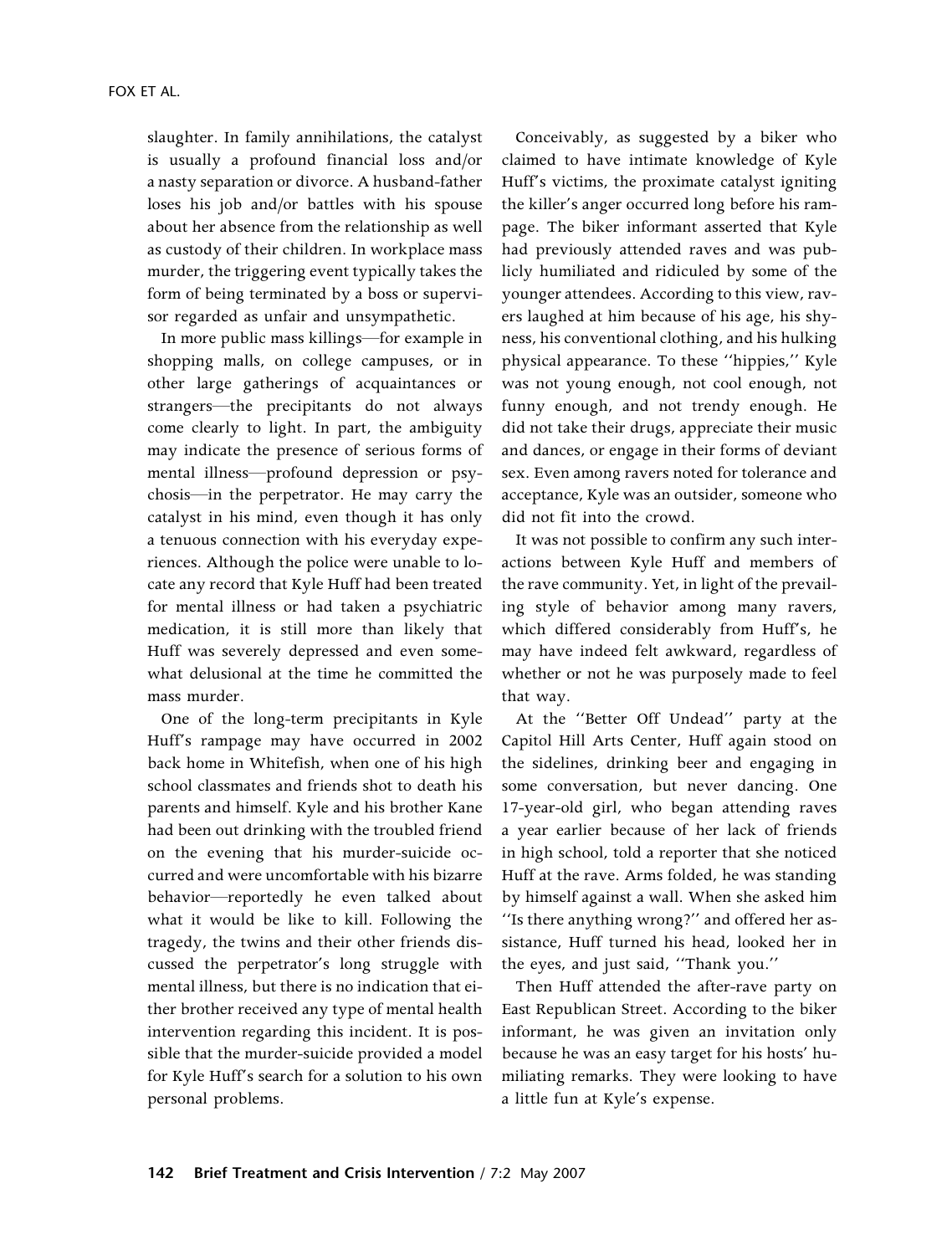Whether the biker's version of motivation is true or not, one of the organizers of the afterparty on Capitol Hill told a Seattle police detective that he had invited Huff because it would be entertaining to have someone like Huff at the party: exactly who would find it entertaining remains open to interpretation.

Several of the house residents and friends frequently assumed clown characters and had fun playing or goofing on people in an activity they termed ''chicken head.'' There is no evidence, of course, that Huff was actually mistreated in any way. However, if he were indeed made to feel different, his response, given his existing attitude about raves and ravers, would be explosive.

At the after-party, Huff acted reservedly, and he drank beer from a bottle rather than from the keg. He stood alone silently by the refrigerator. Another young man told reporters that Huff said very little but listened intently to other people's conversations. When he walked by, Kyle asked him suspiciously on three or four occasions, ''What's going on here? What's really going on?''

#### Externalization of Responsibility

Most mass murderers affix the blame for their personal problems on other people. Otherwise, they would take their own lives but not the lives of others. Because they consider life to be miserable, they seek to commit suicide. But before doing so, they set out to kill those individuals they regard as the source of their miseries.

It is not unusual for mass murderers to write in a letter or note an explanation for their impending actions. They often see themselves as the victim who is going to try to right some wrong or battle some evil force.

In his suicide note, Kyle tried to explain to his twin brother the motivation for his deadly rampage. He saw the responsibility for his killing spree in the behavior of his victims. Kyle suggested that hippies seek to impose ''a world of sex'' that is unacceptable to him. He would never be able to tolerate, let alone participate in, what he regarded as their immoral exhibitionist sexual orgies. But even worse, Kyle implied in an apparently paranoid accusation that the hippies ''are raping us.'' They had flaunted their sexual relations in order to make him ''freak out.'' Their public displays were meant to cause him discomfort and embarrassment, to cause him to feel annoyed and rejected. Kyle's use of the word ''rape'' may have more than a figurative meaning: He might also have believed that ravers had attempted to involve him in unwanted sex.

Huff blamed the ''hippies and sex'' for what he regarded as the sorry state of the world. He wrote to his brother that kids (including himself and his brother) were seriously dying because of this. He hated this world of sex that they (the hippies) were striving to make and called for a revolution. He believed that the things being done by the group could not be ignored. Moreover, he felt that the situation would worsen, requiring him to do something ''now.''

Whatever his initial attraction to raves, whether it was the music or a potential source of friendship, Kyle Huff soon came to perceive the rave culture and climate as dangerous and evil. Becoming increasingly isolated and withdrawn in his final days, he apparently focused more and more on his own despair, anger, and hostility squarely on the rave scene. The ravers became the scapegoat for every bad thing in his life. With little else going on for him and much free time to contemplate good and evil, Huff saw himself as a the hero—a revolutionary—who would take one small step defeating the evil force.

#### Isolation

A recent study conducted by researchers at Duke University and the University of Arizona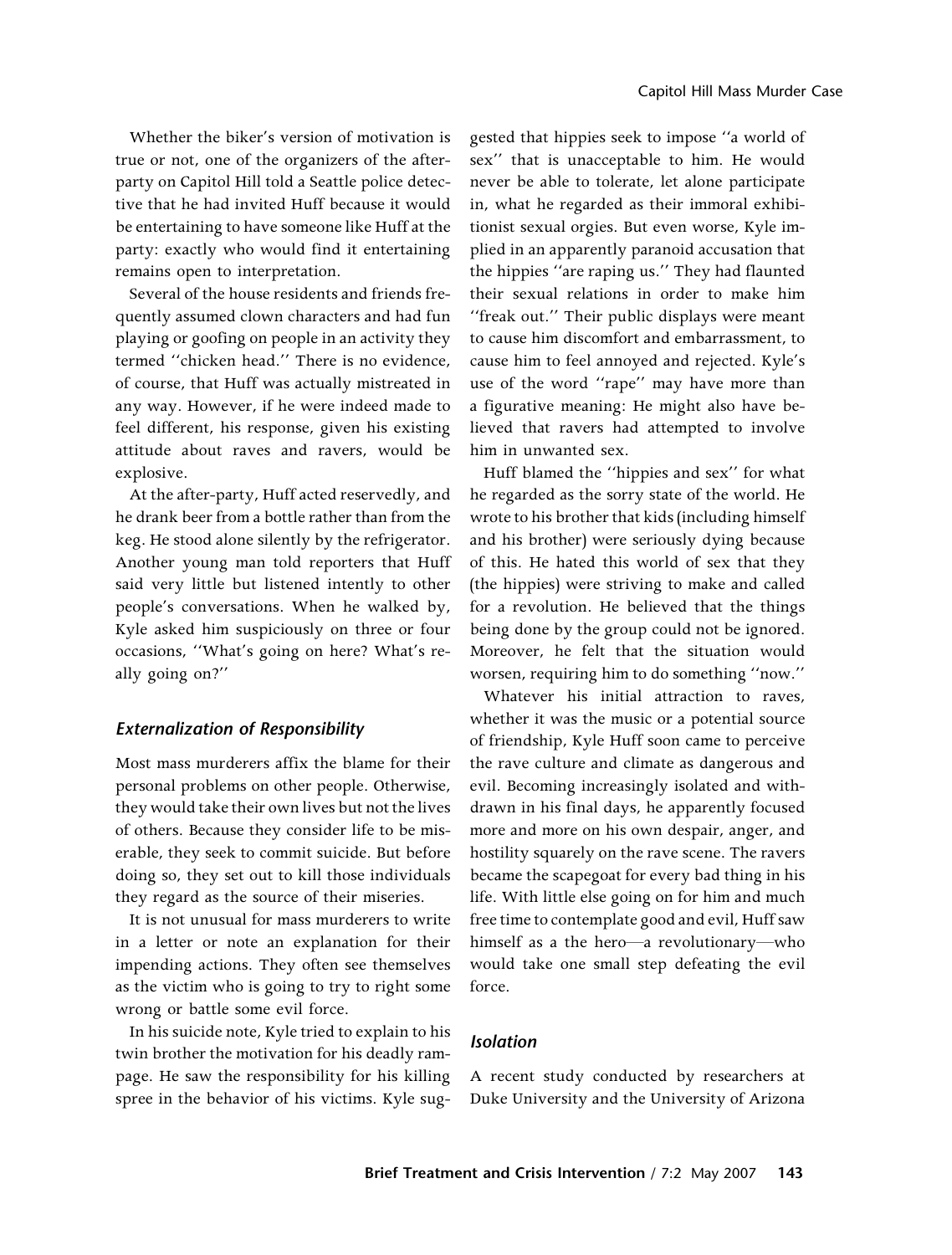suggests that Americans have become more and more isolated over the last few decades. Based on interviews with nearly 1500 American adults, the researchers suggest that adults have fewer friends they can talk with about the most important subjects in their lives. About one quarter have no close confidantes at all. Using the metaphoric image ''bowling alone,'' Robert Putnam, a public policy professor at Harvard, has similarly highlighted the increasing decline of community support in our society.

Actually, not every location in American society is equally prone to the eclipse of community. There are some cities—for example, Seattle, as well as San Francisco, Miami, Chicago, Houston, and Fairbanks—where countless Americans have relocated for the sake of a new beginning or a last resort. In their new place of residence, they find an abundance of strangers and an absence of support systems. Having left their family and friends back home, perhaps thousands of miles away, the newcomers have few, if any, sources of encouragement, support, and guidance.

Most mass killers are socially isolated, consistent with the popular ''loner'' stereotype. They either live by themselves or, if residing with friends or family, they do not typically share their problems and frustration. For one or another reason, they are withdrawn or reclusive and feel they have no place to turn when they get into trouble.

Kyle Huff had long been regarded as an outsider. Going to high school in Whitefish, Montana, he never bothered to join any student club or organization. According to a fellow graduate of the class of 1996, Kyle and his twin brother were far from popular students. Whitefish High School was filled with cliques, and the twins did not fit in. It is not that Kyle and Kane were bullied or harassed because they reportedly were not. Their large size  $-6'5''$ and 270 pounds—was protective. But they

were apparently ignored by most of their schoolmates, with the exception of a few students who themselves enjoyed little popularity with their schoolmates.

Of course, while still living in Whitefish, Kyle had a small cadre of friends and family members to give him encouragement and support. But his isolation seemed to grow exponentially when Huff moved from his Montana home to a third-floor apartment in Seattle.

In Seattle, it appears that Huff had no significant girlfriends and no close personal relationships apart from his identical twin. In Seattle, he was isolated from his friends in Montana and lacking in work associates as he was often unemployed. His daily schedule was described as searching the Web at home, playing his drums from 4:00–6:00 p.m., and listening to heavy metal music. At night, he would wander through bars and clubs, either alone or accompanied by his brother Kane. Even at raves—in a setting where acceptance is often cited as a major virtue—he was described as a wallflower who stood at the side of the room as the music played and ravers danced.

No one really knew the very troubled and depressed side of Kyle Huff. All people interviewed, including his mother and his brother, were genuinely shocked by news of the mass murder. People did not pay much attention to Kyle's isolation. To the contrary, reports from his friends consistently reflected a kind, sensitive young man who, however, was fairly listless and directionless.

Friends reported that he was unhappy in Seattle. Clearly, he was a fish out of Whitefish; his sense of isolation and loneliness would have become acute after having spent several months back home in Fall 2005.

Isolated in his Seattle apartment, Kyle had no one with whom to share his frustrations as well as his increasingly bizarre point of view about the rave community. Although his twin was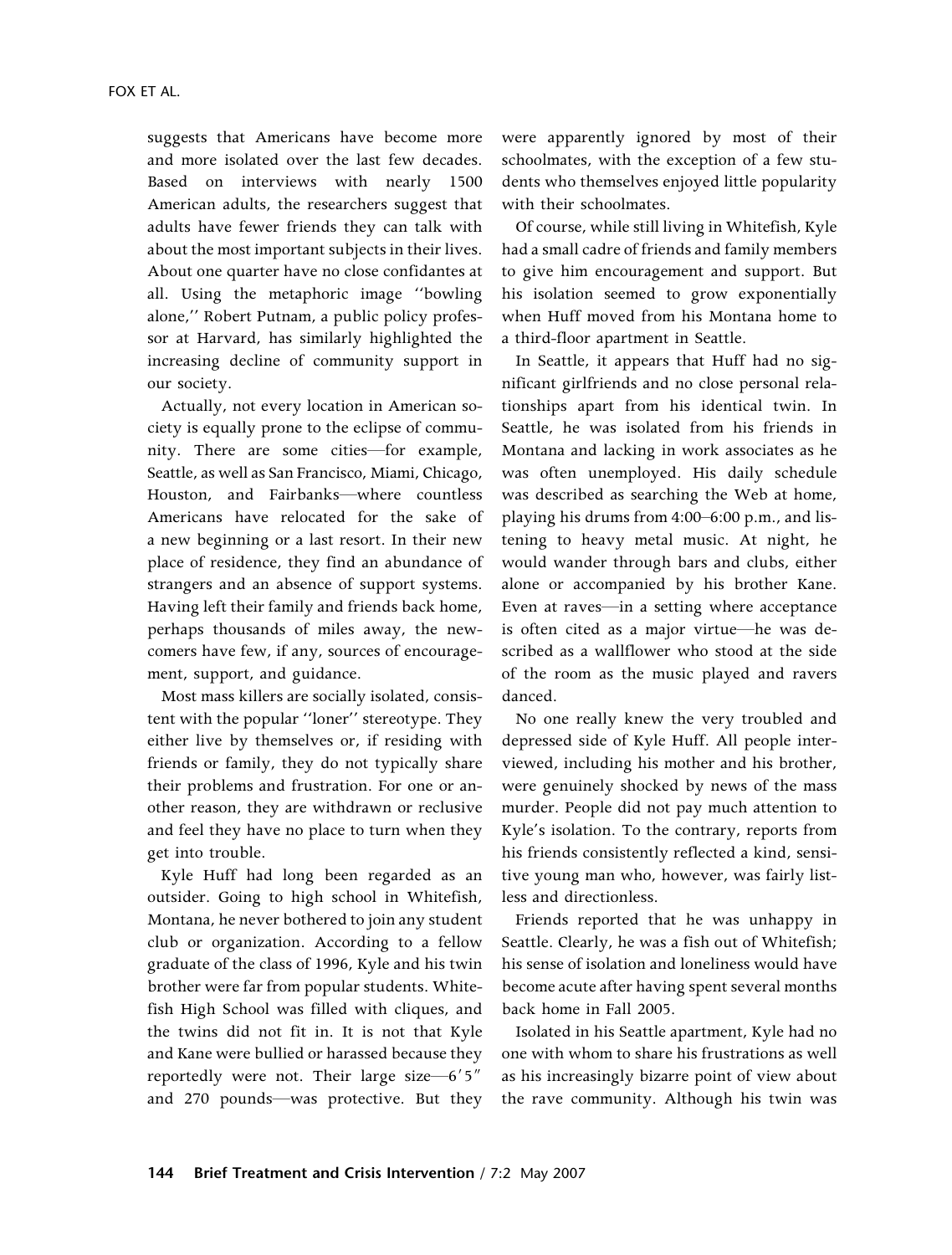frequently around, the brothers were not particularly known for being expressive.

It has been speculated that there could also have been some resentment brewing between the twins, making it less likely that Kyle would have confided in his brother. Kyle was living where he was not happy because of Kane's decision to relocate there for college and work. Kane may have appeared fed up with his brother's lack of pulling his own weight, depending on him and their mother for economic support.

#### Access to Firearms

A semiautomatic firearm is the weapon of choice for someone who selectively seeks to commit a mass murder. Most mass killers have training in and access to guns—they might go hunting, be military veterans, engage in target shooting, or work in a field of security. They may not understand how to use explosives in an effective manner and regard bombs of various kinds as more appropriate for indiscriminately eliminating a large number of people, without regard for who they are as individuals.

Kyle Huff was much more selective in his choice of targets. Huff might have attacked earlier in the evening, while he attended the ''Better Off Undead'' rave, where large numbers of young ravers were dancing, drinking, and drugging; however, the level of security and the nearby police presence would have deterred him, at least for a while.

Instead, he waited to execute a much smaller number of individuals at the after-party to which he had been invited. His victims and potential victims in the house on Capitol Hill were apparently those ''hippies'' he singled out as responsible for corrupting the world with their public displays of sexuality and their indifferent, if not harassing, reaction to his presence.

Huff's assault was premeditated and well planned. Indeed, Huff came prepared to wage

war on his enemies. He was methodical and deliberate. When the police later examined the killer's truck, parked one block south of the crime scene, they discovered a Bushmaster semiautomatic assault rifle and hundreds of rounds of ammunition. But the weapons Huff used to carry out his massacre were a 12-gauge pistol-grip Winchester pump shotgun and a .40-caliber semiautomatic Ruger handgun, both of which he carried into the house along with 300 rounds of ammunition stuffed into a black canvas bag.

These were the same firearms that an intoxicated Kyle Huff had used in July 2000 in his Montana hometown to shoot the statue of a moose outside of a bed and breakfast in what many Whitefish residents regarded as a silly prank. In that episode, Huff was arrested by the local police on a felony charge of criminal mischief but, in a plea bargain, eventually plead guilty to a misdemeanor—the vandalism of an artwork moose—for which he paid a fine of \$761 and was asked to write a letter of apology to the sculptor. Because the charge against him was reduced from a felony to a misdemeanor, Huff was not barred from possessing firearms.

Like many other mass killers, he had very little by way of a criminal record or a psychiatric history to serve as a warning sign for his subsequent killing spree. The moose shooting likely was a mere prank in which he took the fall for a number of others who apparently were involved. As a loyal friend, Kyle Huff took credit and the blame, never ratting on his Whitefish friends.

While living in Montana, Kyle and his brother would occasionally go hunting and target practice. Actually, Kyle was not so much a fan of hunting as he was of guns per se—he had a fascination with firearms, according to friends. Even though he lacked a deep interest in hunting, he saw his weapons as means of resolving his deep-felt grudge against rave culture.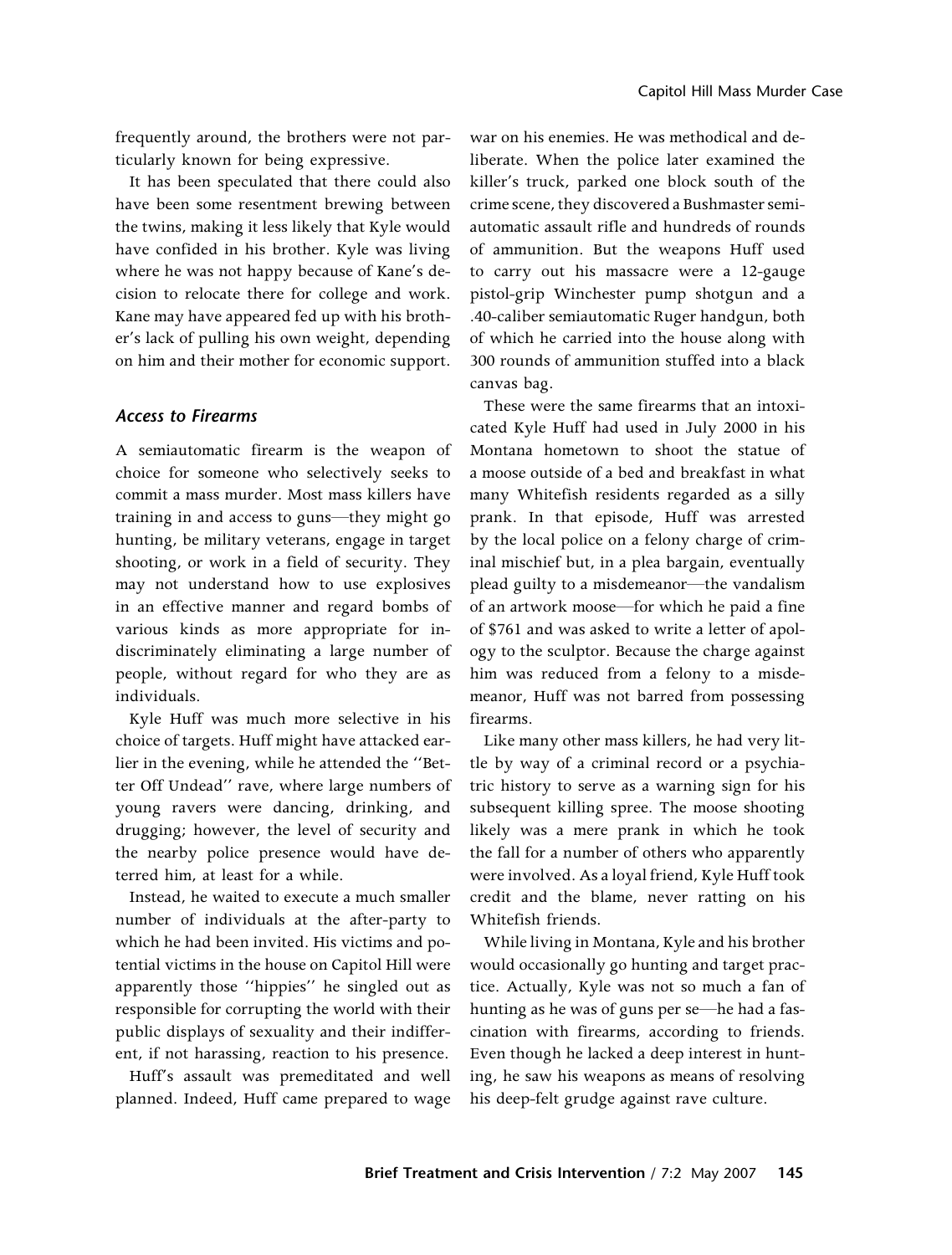#### Recent Change

Unlike many cases of mass murder in which a single event (loss of job or a relationship) stands out as a catalyst, in Huff's case there is none. Rather, there appears to be a slow decline in his coping skills.

In the fall of 2005, while back in Montana for a few months, Kyle Huff showed subtle signs of change. Ordinarily a dedicated and kindhearted companion to a high school friend who years earlier had become schizophrenic, on more than one occasion Huff uncharacteristically blew off plans to visit, without even a call to cancel.

Back in Seattle and again unemployed early in 2006, Kyle Huff was increasingly cut off from people and increasingly desperate for friendship and companionship. He virtually begged one woman whom he met outside a bar to hang with him and be his friend; she was not interested and did not return his calls. Even his brother Kane, despite insistence that there were no signs of trouble or dangerousness, did eventually concede that Kyle had grown more withdrawn than usual in the weeks leading up to the shooting. If nothing else, he was withdrawing into his personal fixation with the evils of rave.

## Warning Signs

It is commonplace in the aftermath of senseless tragedies like the Capitol Hill massacre to wonder if there had been warning signs—obvious or subtle—that may have been missed and if, with intervention, the tragedy could be averted. It is often true that warning signs surface in the investigative postmortem. But they tend only to become clear with 20/20 hindsight.

In Huff's case, there appear to be no such clear-cut signs. His mother, brother, and many close friends have been unable to recall even with hindsight any indication that violence was on the horizon. It is possible, if not probable, that some may be in denial out of fear of blame and ridicule or just to preserve a positive memory. But the characterization of Kyle as quiet, shy, but pleasant and kind was consistent, even among acquaintances with no reason to conceal.

This does not mean that there are no important lessons that may ultimately reduce the likelihood of mass murder or at least and more likely enhance the well-being of others who might walk in Kyle Huff's shoes. Part of the problem of identifying a mass killer before he strikes may involve the inability of human beings generally to recognize the destructive tendencies of psychologically vulnerable individuals. We simply do not see it coming—suicide, murder, rape, torture, a massacre, or the like. It might therefore be more effective to focus instead on the warning signs of mental illnesses associated with destructive behavior.

Kyle's murderous outburst may not have been predictable, but his isolation, frustration, and depression probably were. Most people who are isolated, frustrated, and depressed do not kill themselves or others; but most people who kill themselves or others are isolated, frustrated, and depressed. Especially in cities like Seattle, where transience has become a way of life, we need to provide easy access to professional counseling not only for children but also for young adults who are in trouble psychologically. As a result, we will surely improve the quality of life for many potential Kyle Huffs who are left to struggle alone. In the process, we might also prevent another tragedy.

# Analysis

The key findings advanced by the analysis of the behavioral evidence are as follows:

 The mass shooting reflected planning by the assailant, not a sudden eruption of rage. His actions were deliberate and methodical, not episodic.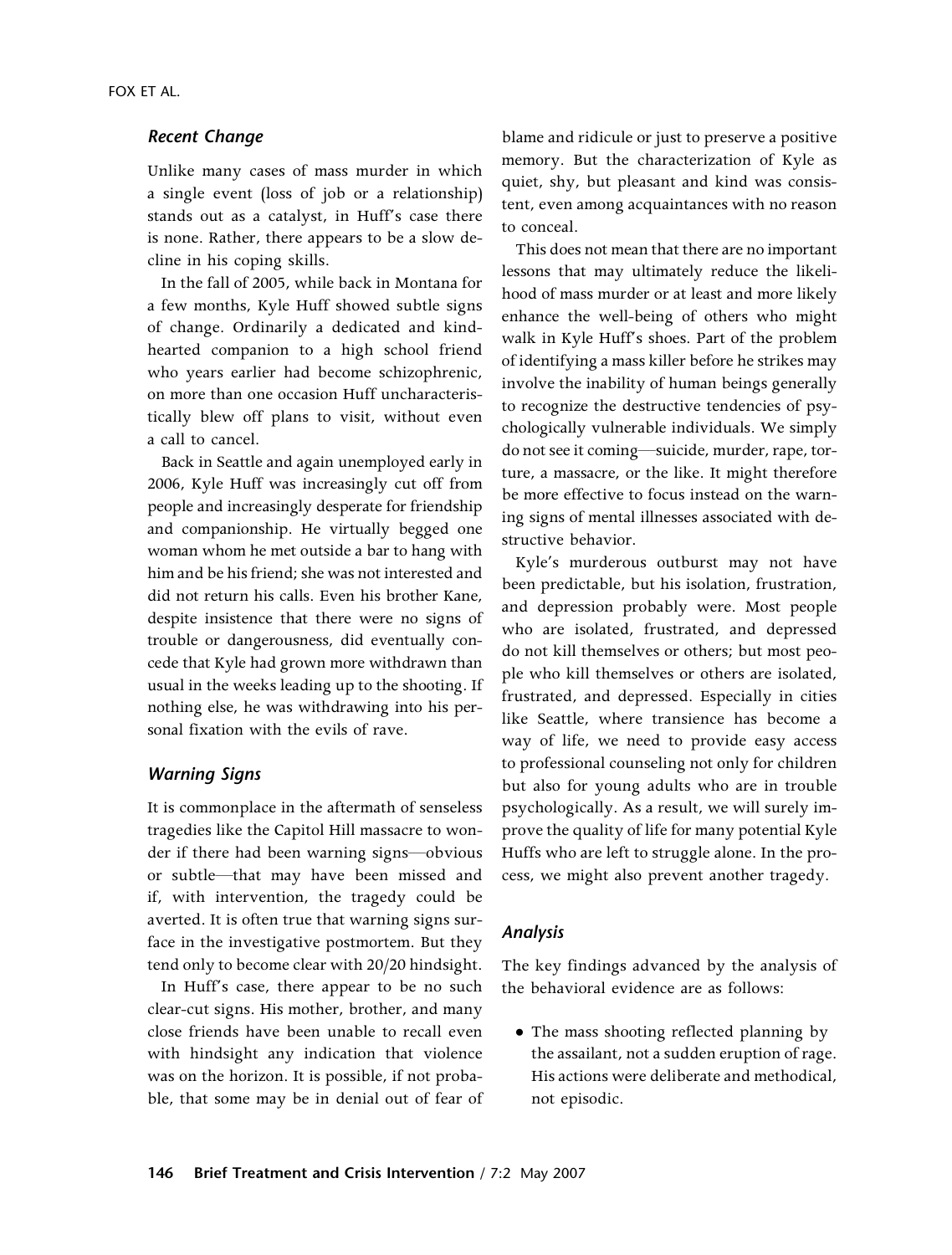- The shooting was not random. Even though the particular victims wounded or killed were targets of opportunity, the gunman apparently stalked the rave community for his attack.
- There was no evidence of a simple explanation for Kyle Huff's behavior. The massacre did not appear to be the result of media imitation, drug inhalation, or neurological abnormality (although his self-inflicted head wound eliminated any opportunity to examine his brain during autopsy).
- In many respects typical of mass murderers, Huff's actions reflected the long-term and cumulative effects of frustration and isolation, combined with externalization of blame or scapegoating.
- Spending day-after-day alone, unemployed, and separated from friends and family back in Montana, Huff's depression, fueled by his directionless and relatively unsuccessful life, was funneled into an obsession with the perceived dangers associated with the rave community and rave culture.
- Kyle Huff may have been attracted to Seattle's large and active rave community as a possible source of friendship and musical entertainment. The rave lifestyle and belief system were quite alien to his, however. Not fitting in with a group that purports to welcome everyone, Huff may have perceived this as rejection, ultimately blaming the ravers and seeing them in the most negative light.
- Prior to his psychological down spiral, Huff was considered by those who knew him in Montana as kind, friendly, and happy. Indeed, he was happy when surrounded by his network of support. Yet his mood and state of mind in Seattle, where he hardly knew anyone except his twin brother, was clearly different.

 To those who knew Huff well, his murderous behavior was uniformly seen as uncharacteristic. Without question, there were no clear warning signs that could have been observed, even by his twin brother. Though there were subtle signs of emotional trouble, the prospect of violence was beyond consideration.

# **Discussion**

# Recovery and Reform

The March 25 Capitol Hill massace sent shock waves through the city of Seattle, prompting questions about who the assailant was and why he would murder innocent young men and women who appeared to have welcomed him into their fold.

It is not by accident that one of the firstdocumented raves held in Seattle in the late 1990s was called PLUR, for ''peace, love, unity and respect,'' some of the elements central to the early rave scene of the 1980s in the United Kingdom where the rave movement began. Acceptance, openness, and positivity are tenets of the rave culture today, which may explain the shock, disbelief, fear, and sense of betrayal that were expressed in media interviews with young people active in the Seattle rave community. Clearly, this brutal act has an impact on all the citizens of Seattle, who must wonder how this kind of massacre can occur in a place that prides itself on its diversity, progressive government, and safe neighborhoods. Several questions reverberate throughout the region: How could this have happened here? How will this affect those who lost loved ones? How will it affect the youth who survived?

In the literature of recovery from natural disasters, such as hurricanes or earthquakes, experts tell us that no one who has experienced the disaster is untouched by it. This is similarly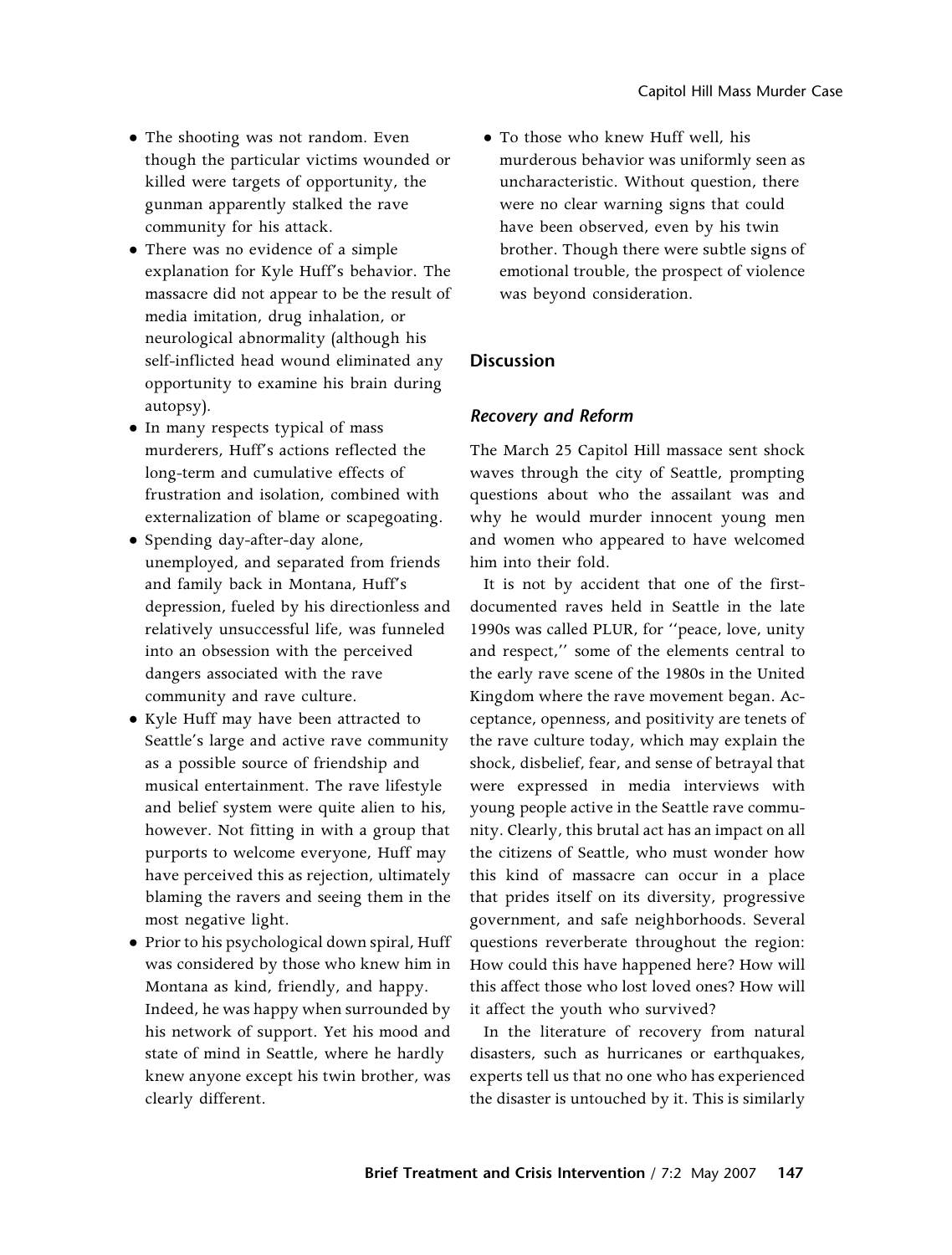true of man-made disaster. Of the hundreds who gathered outside the home for an interfaith prayer service on East Republican Street in late March, people of all ages stood together to mourn as loved ones of the victims or as caring, sympathetic members of the community.

In addition to the profound grief and the lifewrenching challenges the families of the deceased must face, terror can wreak havoc on the survivors at the scene—physically, emotionally, cognitively, and spiritually. Those most at risk for long-term effects of traumatic stress are those who knew the victims, had previous interactions with the perpetrator, or were eyewitnesses to the shootings. Members of the rave community who could have been at the scene, but happened not to be, could also suffer emotional distress. During the first few months after a homicide, it is normal to experience nightmares, disrupted sleep, or intrusive thoughts or images related to the murders.

Exposure to interpersonal violence, homicide, traumatic death, and injury can create some of the most severe physical and psychological reactions. For youth who witnessed this event, there can be significant responses related to fears of ongoing threat to their safety. They may feel vulnerable outside their homes or experience a roller coaster range of emotions and reactions to the slightest sounds. They may begin to question their personal stability and be hyperalert to any change in the environment that suggests that the same thing could happen again. Young people can be deeply scarred by such a terrifying event. If symptoms persist for months, treatment is strongly indicated. Some studies have shown that adolescents and young adults exposed to acts of mass violence are more at risk for a range of anxiety disorders, PTSD, and depression.

Severe traumas, such as a brutal homicide, have a detrimental effect on interpersonal relationships. Symptoms of PTSD can be disturbing and disruptive to normal daily routines and

interactions, including sudden angry outbursts toward friends and family, social isolation, and loss of pleasure in daily life. Untreated, PTSD and depression can negatively affect a youth's otherwise normal growth and development.

In the aftermath of violence, youth are also more at risk for engaging in risk-taking behaviors, substance abuse, and school and job failure. These risk factors are increased if the young person has had previous experience with community or domestic violence. Some studies suggest that untreated trauma leads to more serious health risks and behaviors, such as obesity and substance abuse, as victims develop into mature adults.

In the immediate aftermath of March 25, 2006, Seattle was fortunate to have the Harborview Child Traumatic Stress Program, a nationally recognized trauma center directed by Lucy Berliner, MSW, provide crucial crisis counseling. Interventions focused on mental health education and trauma may need to be made available to young people who continue to experience traumatic stress, fear, anxiety, and social and emotional disorganization. This agency and others with specialized knowledge and expertise in psychological trauma should continue to play an important part of the overall recovery process in the city.

Recovering from tragedy has many facets and stages. The initial shock and horror of the murders may give way to blame and recrimination. Beyond the psychological and emotional issues of the present, what constructive community actions can be taken in response to this tragedy? A crucial step to recovery is the community's obligation to examine what is known about the crime and the perpetrator—to find answers, to the extent possible, for how and why the tragedy occurred.

The attempt to find answers occurs naturally and spontaneously. Some residents place the responsibility squarely within the rave culture, which has evolved into a complex range of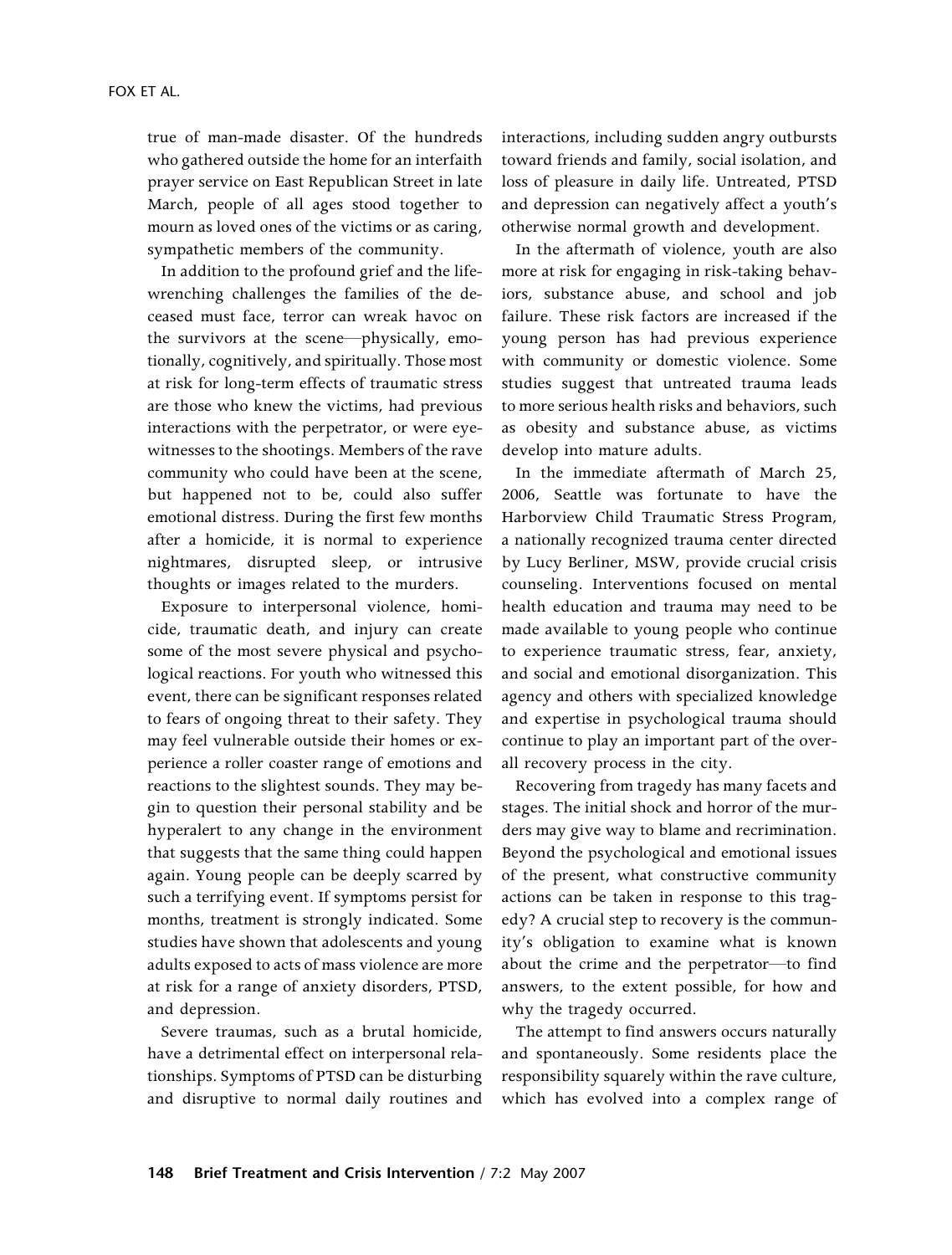subgroups, from ''Candykids'' to Goth ravers, E-tards (a pejorative term for those under the influence of illegal drugs) to ''psytrancers.'' The implication is that there are dark and dangerous aspects of the rave culture that tolerate and allow for destructive behavior. Like the hippie movement of the 1960s, harmful elements may coexist with creative and humanistic values.

Drugs have been an integral part of rave functions from its inception in the United States. Ravers might argue that drugs are a part of youth culture, not just a part of the rave scene. However, the National Drug Intelligence Center, established in 1993 by the U.S. Department of Justice, differs with that view.

In 2002, the so-called ''Rave Act'' was introduced by Senator Joe Biden and passed as the Illicit Drug Anti-Proliferation Act (S.226) in 2003. The key provision of the Rave Act was a modification of U.S. Code (21 U.S.C. & 856) creating civil penalties for owners or users of property upon which illegal drug trafficking activities are conducted. Defendants could be fined up to \$250,000 or double their gross receipts, whichever is greater. This controversial act raised further outcries from ravers across the country who protested the Senate's linkage of illegal drug sales and use with rave events.

In keeping with efforts that reduce illegal and illicit drug activity at raves, various metropolitan authorities have taken a more active role in regulating all nighttime activities more closely, including strict adherence to safety and antinoise measures. Monitoring the unsupervised activities of youth through upholding existing edicts might include the following:

- Issuing fire code violations when too many people are gathered or exits are blocked
- Responding promptly to noise complaints from nearby residences
- Monitoring parking and traffic flow that could impede roads
- Upholding ordinances against late-night dancing or public assembly without the proper permits
- Preventing loitering or trespassing on private property
- Citing minors out past curfew
- Closing events operating without liquor license and/or with minors present
- Making arrests when drugs or drug paraphernalia are observed
- Providing some form of transportation after rave events for those without cars or who are not in a condition to drive, thereby reducing the need for after-parties
- Permitting off-duty police officers to be hired as security for rave events

Ravers can argue persuasively that the crimes perpetrated by Kyle Huff could have taken place in any setting. However, one powerful strategy for recovery can be a fresh examination of what the city of Seattle has to offer its young people. What are the protective factors and supporting institutions that sustain health and safety? What are the risk factors, unmet needs, and challenges that lead to violence?

We understand that many members of the Seattle community have been critical of rave culture, and certainly the Capitol Hill shooting has given them much fodder for their desire to close it down. To the contrary, the rave community and associated events serve an important function, at least for a segment of the population. Seattle is known as a landing spot for many young drifters, malcontents, homeless, etc. As we have emphasized earlier, the city can be a rather difficult place to feel at home for someone who is new, alone, or lonely. Of course, the rave community is hardly for everyone's tastes and apparently not for Kyle Huff's. It is particularly important for a community like Seattle that has substantial in-migration to establish mechanisms for helping people integrate into a new community.